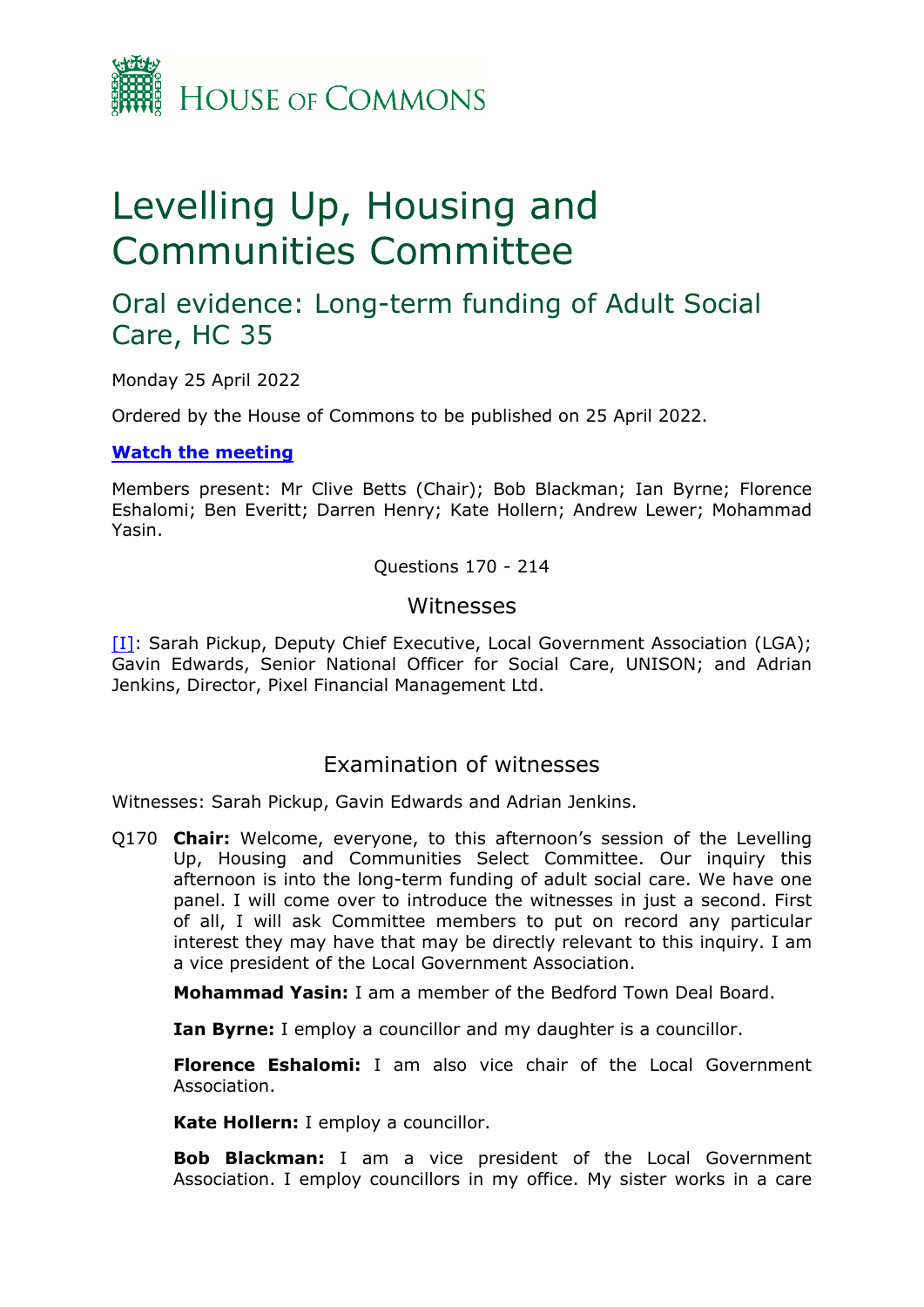

home as a volunteer, and my late sister, who died recently, was a resident in a care home.

**Andrew Lewer:** Vice president of the LGA.

**Darren Henry:** I have family members in residential care.

**Chair:** Thank you for that. I will come over to our panel this afternoon. Thank you all very much for coming. I will just go down the table in that order if I can, Adrian Jenkins.

*Adrian Jenkins:* Hello, I am Adrian Jenkins. I am a director at Pixel Financial Management. We advise local authorities on funding and forecasting. We advise a wide cross-section of different types of authority. We also advise the county councils' network and rural services network.

*Gavin Edwards:* I am Gavin Edwards. I am UNISON's senior national officer for social care. UNISON is the UK's largest trade union and the largest trade union in the social care sector.

*Sarah Pickup:* Sarah Pickup, deputy chief executive of the Local Government Association, and among other things I lead on finance policy and also adult social care and health.

Q171 **Chair:** Thank you all for coming this afternoon. Just to begin, I suppose it is appropriate to go to Sarah Pickup first because the question is: how has funding provision changed since we as a Committee last looked at this issue in 2018? You were actually a witness to our inquiry then, so it is appropriate that we ask you first. What do you say different to us today than what you said four years ago?

*Sarah Pickup:* Thank you very much. In a way it is a shame, isn't it, to be back here talking about the same thing because I think the underlying issues perhaps haven't changed but some things have changed. I think there is a greater focus on adult social care than there was. It is much higher in the public perception and on the Government's agenda. There is a much greater ambition, but, although I don't think the fundamentals of financing have changed, whether that ambition is matched by the resources is a question.

In terms of how the funding has changed, there has been an increase in dedicated social care funding since 2017-18 of about £2.3 billion. That is against a backdrop where other general Government grant funding to social care authorities reduced by £0.7 billion, so there is an offsetting amount on the general council budgets.

One of the biggest changes over those four years is the increasing reliance on council tax and adult social care precept to fund adult social care, with an increasing proportion of the funding for adult social care funded in that way. There has also been an increase in ring-fenced funding; the precept funding is ring-fenced, but so are some of the grants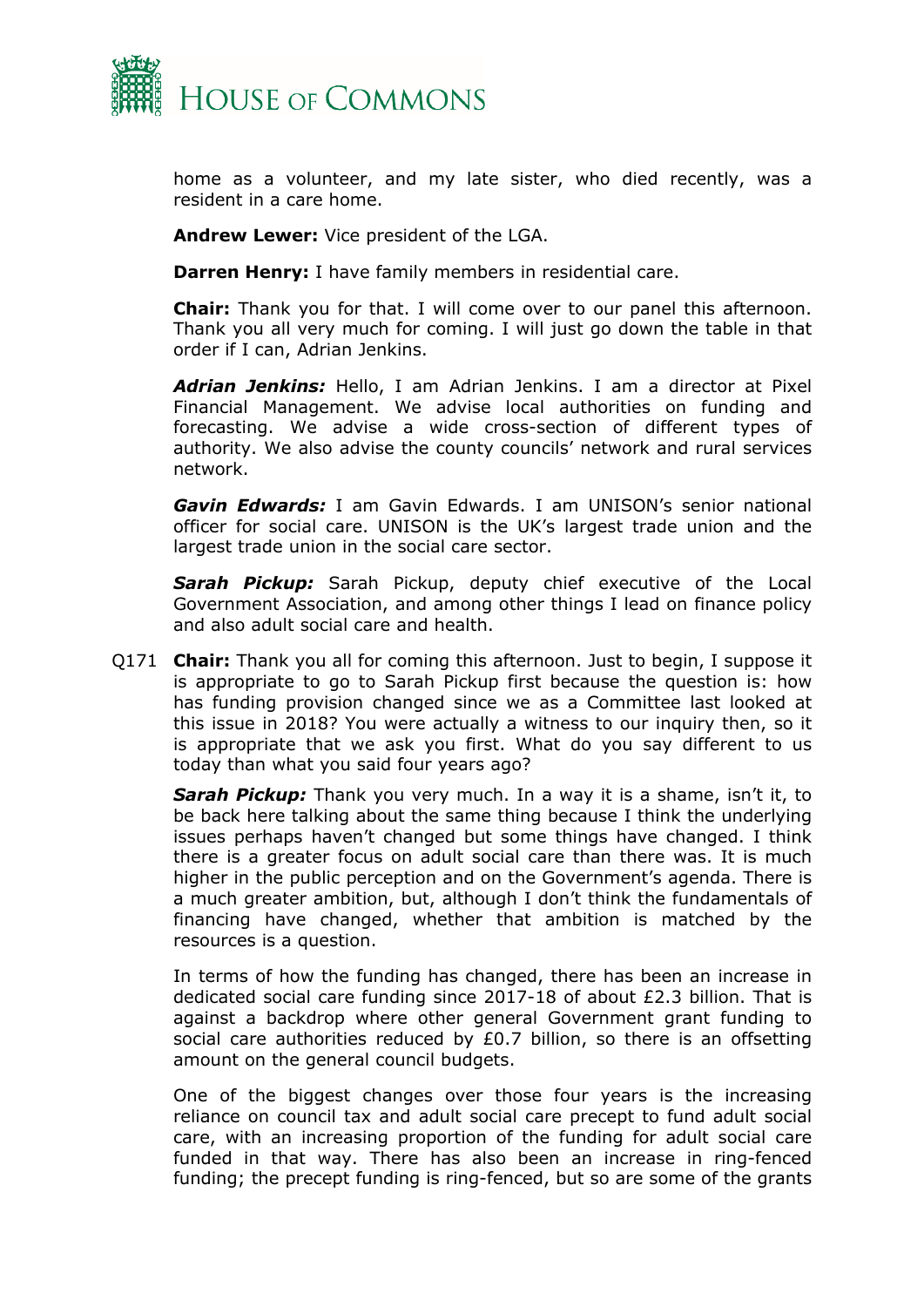

that are now forthcoming, so the pattern and the mix of funding has changed over those four years.

It has increased but we still believe that adult social care has had to deal with a funding gap of about £6 billion over the last decade; not over those last four years, but over the last decade. The councils have met that by making savings on adult social care itself, but also in making savings elsewhere in the council in order to protect adult social care because the amount of the council's budget that is spent on adult social care has increased in percentage terms.

**Chair:** Gavin Edwards, do you want to follow up anything there?

*Gavin Edwards:* Yes. From UNISON's point of view, there is a growing concern that problems around long-term funding for adult social care are becoming more acute. Research that UNISON has done, through freedom of information requests to councils, has shown that in 2022-23 there was a £2.4 billion shortfall for councils in London with regard to expected spending versus income. In 2023-24 that is another £2.3 billion and that is moving across different types of councils and councils of different political control.

There is definitely a deepening of those problems and, as Sarah has said, because adult social care is such a big part of the revenue spending of so many councils, there is only one effect that that is going to have, which is cuts in spending on adult social care but also trying to protect it. We have certainly seen at UNISON, notwithstanding the pandemic, increases in the numbers of inquiries that we get from our members around issues like staffing shortages, for example. That is certainly something that has become more acute in recent years, so the impact of the limits in funding that we are seeing is starting to have an impact on the ground. That is having a knock-on effect on the quality of care that people can receive as well.

*Adrian Jenkins:* The funding for social care has changed quite significantly. Casting our minds back to 2015-16, I think that was the point where, before that, both funding and spending had been falling in cash terms. Since then, funding has increased quite significantly in terms of specific social care grants and also in terms of very large increases in council tax, both for social care precept and council tax more generally. Certainly, in the middle of that period, from about 2016-17 onwards, we saw that even those big increases in resources were not enough to keep pace with the growth in spending.

Things seemed to change round a little bit in about 2019-20, where spending hasn't increased in social care quite as quickly as some of those social care resources. We have had some fairly consistently large increases in social care grants and big increases in precept as well, so I am not quite sure what has happened there.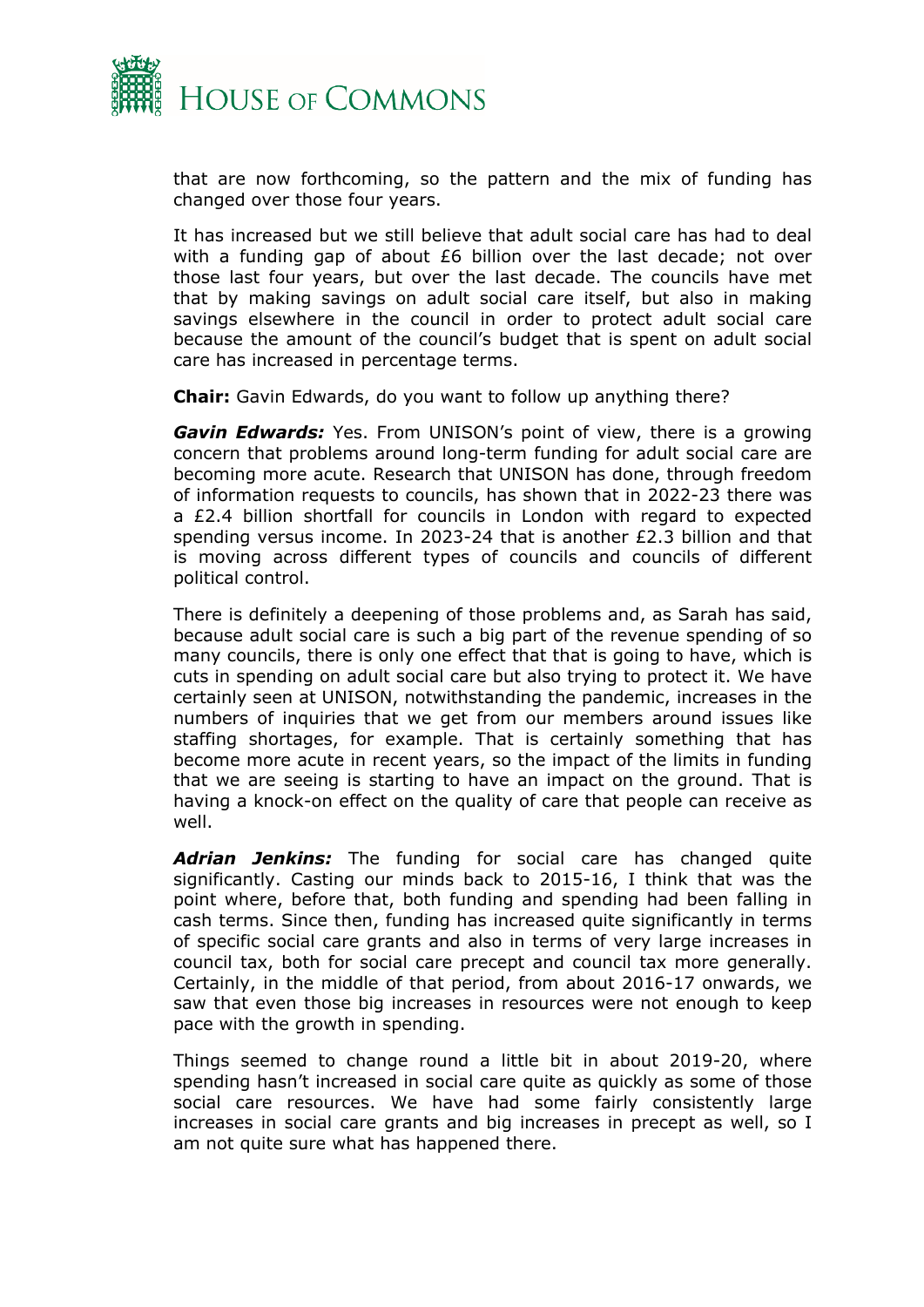

Some of the increase in funding that we have had since 2015-16, a lot of that was about addressing that really severe crisis in funding that we had in the middle of the decade. Since then, as Sarah said, there is competition from other services within local authorities that probably had less funding over that period and have come back and started to compete for those resources.

Looking back over the last decade, it was a period where those early years were really severe and we saw overall local government reserves falling quite quickly. Since then, those reserves have started to move back upwards again. Therefore, I think funding has been better, particularly in the last two or three years, and certainly since 2016-17 onwards that funding has improved.

Q172 **Kate Hollern:** Thank you. If I can direct this question to Adrian, please. We spoke about public funding for adult social care from a mixture of the central and local government financing settlement, council tax and soon the health and social care levy. Is the balance right between these sources of funding?

*Adrian Jenkins:* I am not entirely sure that it is. I think it is right that social care is funded from a combination of grants from central government and from council tax as well, including the precept. Part of the problem is that the ability of different councils to generate income from council tax is very unbalanced. Some councils have been able to increase their income from council tax quite significantly, even with just the 2% or 3% increase in Band D every year.

To some degree I think that the way that the grants have been allocated—using the adult RNF and adjusting for council tax within that have been quite successful in mitigating the disparities in different levels of tax base, but I think that more needs to be done probably just to make sure that all types of authority have the same access to funding, so I think it is right to balance those two things together.

Council tax has accounted for about 58% of the increase in those resources since the middle of the decade, so most of the heavy lifting has been done by council tax rather than government grants. I think that that is quite an important point. The issue with the health and social care levy is that most of that is going to be spent in local government on funding reforms—they will come with additional costs to local government as well, so I am not sure there will be all that much from that health and social care levy for local government itself to actually spend on existing services.

Q173 **Kate Hollern:** Thanks for that. You mentioned the council tax and how some authorities can raise significant amounts with, say, 1%, and others less so. Are you able to present data that can give us a sense of the disparities between the different regions of the country?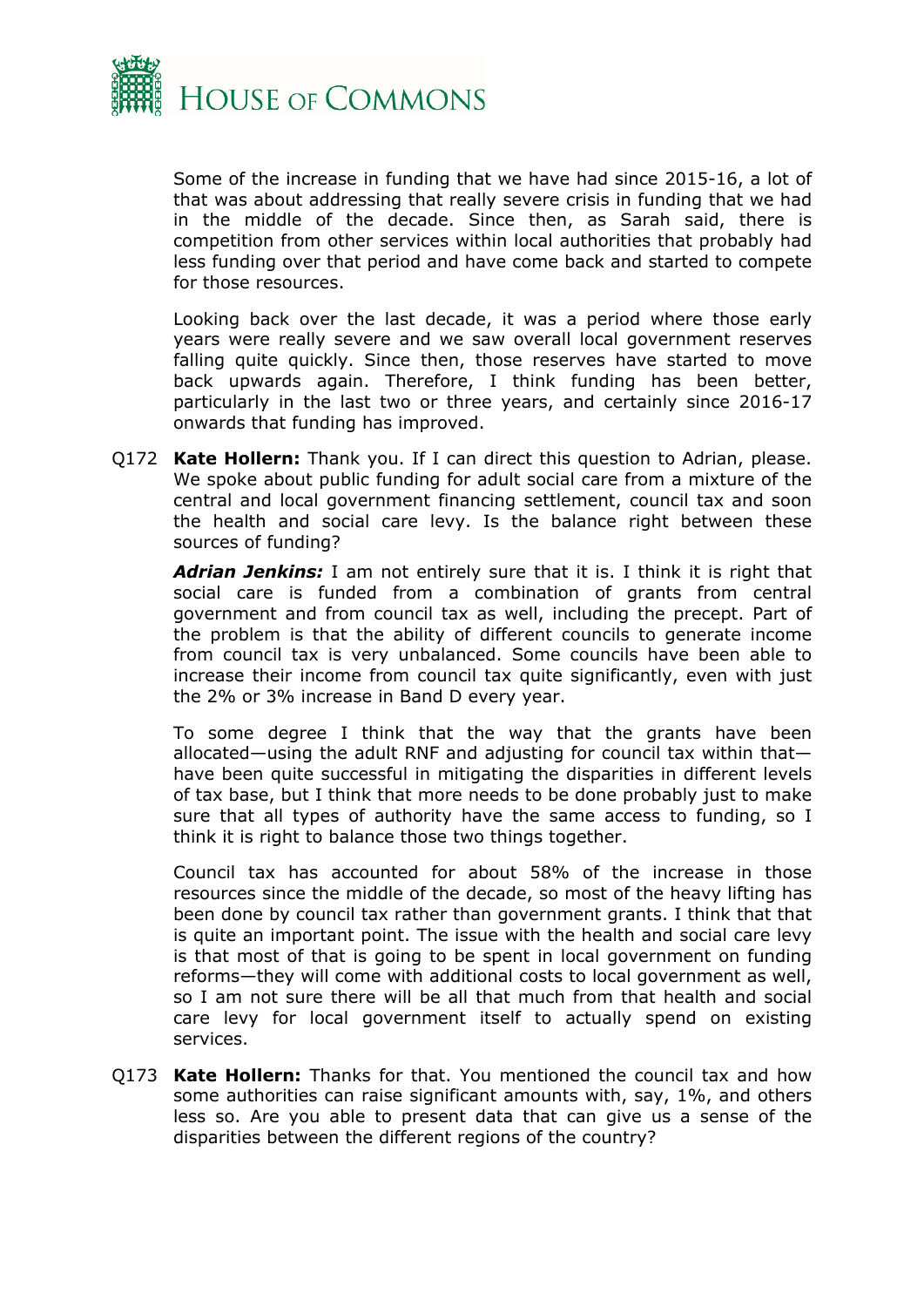

*Adrian Jenkins:* Yes, that is something we can do. We have been trying to work out—and we are not quite ready to share that yet—what it looks like in different parts of the country in terms of tax base, so the amount of council tax income that different authorities in different parts of the country can raise relative to the increase in grants. We would certainly see some county areas that have larger tax bases and more access to growing their council tax base. They have had larger increases in resources over the last five or six years than other parts of the country that have less access.

Where we do look at some of the more deprived parts of the country, some of the metropolitan districts, for instance, they have much smaller tax bases relative to needs, but I think they have had a reasonably good share of the social care grants because of the way the adult relative needs formula works.

**Kate Hollern:** We would certainly be interested in that detail.

*Sarah Pickup:* Could I assist? Without going into the precise details of the regions, on average, a 1% precept has added 1.45% to adult social care spending, but the range is from 0.68% to 2.2%, depending on your ability to raise council tax. Although the relative needs formula adjusts for council tax, it is very out of date and so the current increases in council tax are landing where they land.

The LGA's position has been that council tax is a poor way to fund social care in its totality, because it doesn't rise in line with the needs that you are trying to meet. We had argued in our Green Paper, back in 2018, that the Government should look at raising national taxation to fund social care, and indeed the Government did and put the levy in place but, as Adrian said, the majority of that levy in the first instance is going to the NHS and the bit that is coming to social care is being used to fund the charging reforms and some of the other White Paper reforms, but only to a relatively low level, so it doesn't address the issue we were suggesting needed to be addressed in 2018. It addresses a new issue.

Q174 **Florence Eshalomi:** Can I just come in on that point—just where you touched on the challenges of complex needs? I think it is a good thing that we are seeing advancement in medical improvement but that then has a knock-on effect on the additional care that people need in social care. Is there any work being done on looking at the range of the more complex element of people's needs?

**Sarah Pickup:** Yes. Obviously, that varies quite a lot between older people and people with complex disabilities, but there are some statistics about the kind of average size or cost of packages of care or direct payments budgets that are available to people. I do not have them in front of me, but there is data that shows that there is not only a rising volume of people needing support, but that the average complexity of need has increased.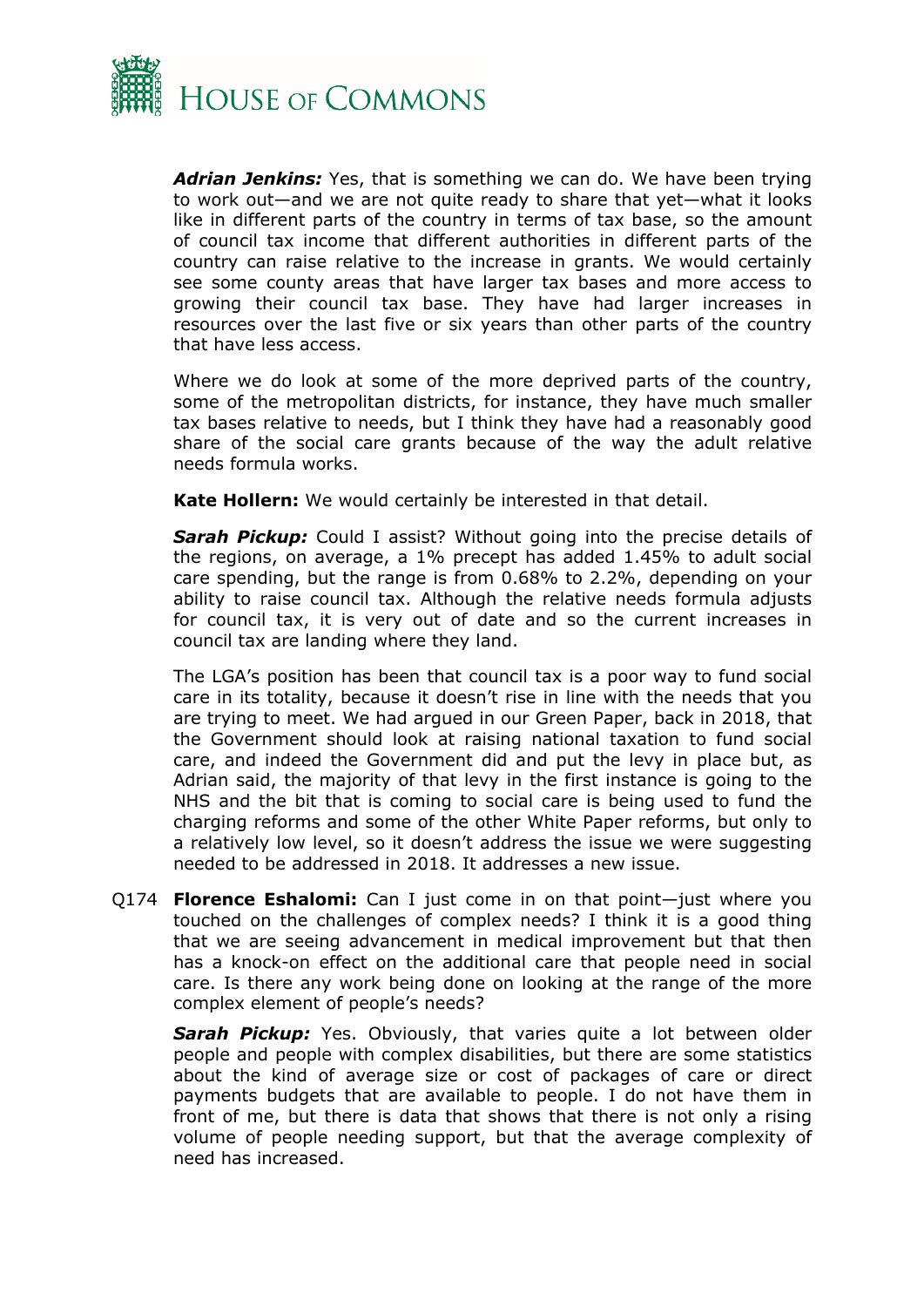

That may be partly skewed because the people with less complex needs right at the bottom end tend to drop out of the system because of the eligibility squeeze and the shortfall of resources, so there is some unmet need at the lower end of need in the system.

Q175 **Florence Eshalomi:** From a staffing perspective, Gavin, how are staff within the care sector responding to the fact that, a few years ago, staff within a sector would have an understanding or a level of training to deal with that? Again, you are seeing more people coming forward with complex needs and how is that being managed with staff?

*Gavin Edwards:* Just coming back to Sarah's point about the need to match spending with the needs of local communities, I think that is the key point. The feedback we are getting from our members who work in social care is that the funding is not adequate for the needs of the modern population. We all know about unmet care needs, but I will receive reports on a daily basis from members saying that they are having to run between care recipients in a care home because there are simply not enough staff on shift.

We receive reports of people who are at end of life and should be receiving more intense end of life care, and people are simply not able to be with them when they should be. I think that the greater complexity of care that can be provided because of advances in medical science is an important point, but I think a lot of the basics are not being done and that continues to be a major problem.

If I may, Chair, just give you one quote on staffing shortages direct from a care worker. This is what one person said to us at the end of 2021, "People aren't getting regular baths or showers, just a wash. There is no time to do the job properly. Some are not getting dressed until 2.00 pm and assisted feeding is rushed. Staff are exhausted, angry and upset because they know they just don't have the time to do everything that they should". I think, yes, of course we need to look at new needs but the basics are quite often getting missed.

Q176 **Kate Hollern:** Can I just ask finally: we know it is very difficult for local councils to forecast the growing needs and the desperation in some areas. Is there anything that either of you would like to see the Government do to help that situation?

*Adrian Jenkins:* From my point of view, the one thing that would be really helpful would be greater forewarning about what resources are available, what grant increases we can expect, what the rules will be, what the maximum increase in precept is, for instance. Even at this point, we don't know if there will be any further increase in grant in 2023-24 or 2024-25. All the resources from the Spending Review have already been allocated in the current financial year. There is no further growth allocated for future years.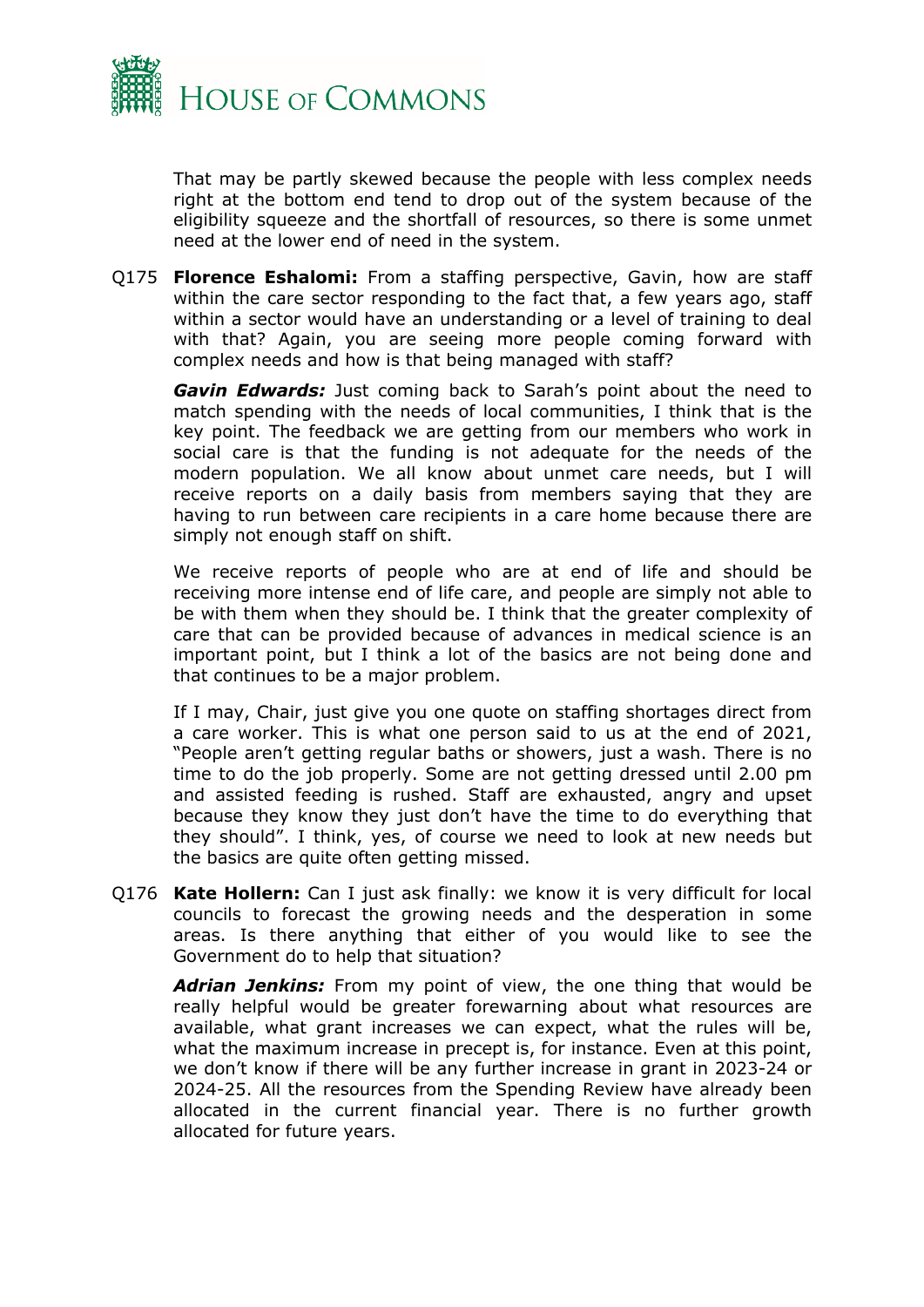

I cannot quite believe that that will be all local government will have and that there won't be any further increases in grant, so knowing more about it earlier I think would help an awful lot. Clearly, the quantum of funding that we have had, including council tax, has, I think, been enough to fund the increase in spending that we have had. However, that is probably only keeping steady state with where we have been, addressing some of the immediate concerns that there have been—the immediate pressures that there have been on the service.

Therefore, if we are going to have an increase in what local government does there will need to be quite a big increase in the amount of funding that is available to us. Typically, we have seen about £900 million-worth of additional funding every year from council tax and from grants. That is about a 5.5% increase in cash terms per year. To get more out of the service, I think there will need to be more money going into it.

*Sarah Pickup:* Certainly, at a national level, we use PSSRU figures to project forward demand. We use OBR figures to project forward inflation. I think you have some questions later about how inflation has changed, but some of the greatest uncertainties at the moment affecting our ability to project forward are the changes to the National Living Wage where however hard councils are trying to plan to meet the kind of next uplift it changes and it is not firmed up, because it is a percentage of median pay. It is very difficult to plan to accommodate it either in councils' own pay scales or in commissioning of services.

Then, of course, there is the cost of the charging reforms because it is so uncertain. Estimates and assumptions have been made in impact assessments and in councils' own work, but it is very difficult to be certain about the impact of those charging reforms and, in particular, the impact of section 18(3), which is where self-funders will be able to ask councils to commission care at the rates that they currently pay. That could cause a big cost pressure on councils, but it is quite hard to project.

**Kate Hollern:** Do you have anything to add, Gavin?

*Gavin Edwards:* Yes. Just on the point about the short-term nature of a lot of the funding that is coming in. I think that that is a really crucial point. We may come on and talk about the infection control fund and the recruitment and retention fund a little bit later. These are significant pots of money that are coming in on a short-term basis, but I don't think that allows councils to plan ahead.

This is a vital public service that we are talking about and, in fact, at a regional level we should be able to plan ahead in terms of what the offer is going to be on social care. I think the short-term nature of those pots of money means that that is simply just not possible.

**Kate Hollern:** Very difficult to plan on a short-term basis.

**Chair:** Moving on to short-term issues, Bob Blackman.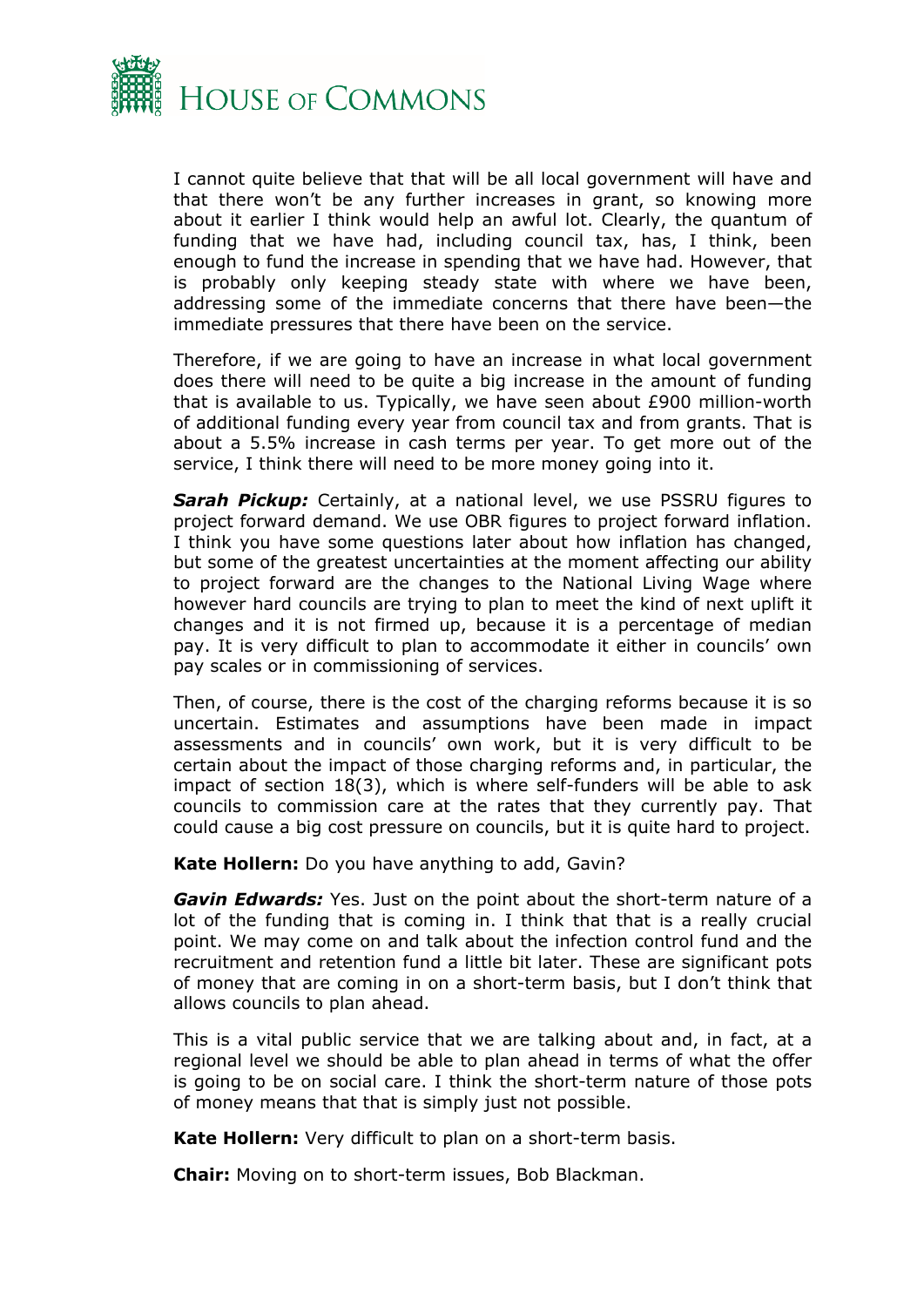

Q177 **Bob Blackman:** Thank you. Leading on to my question, as you have already mentioned, looking at the immediate future, we have the National Insurance employer contributions rising. We have inflation rising, which obviously has an impact on staffing levels and—I am sure, Gavin, you will tell us—the demands for extra pay, quite reasonably. What is the position in terms of the funding pressures at the moment and do we have an estimate of how much immediate short-term funding needs to be provided? I will start with Sarah first.

*Sarah Pickup:* Thank you. When I talk about immediate pressures here I am looking forward and setting aside the fact that there isn't enough funding to do everything that needs to be done now, so I am looking at inflationary and other pressures.

When the Spending Review and the settlement were put in place, the LGA's view was that settlement for 2022-23 was sufficient to meet the forward pressures in that year, but that there was a £1 billion gap opening up by 2024-25. Of course, we have been recasting our figures because of the change in OBR estimates and the change in the National Living Wage projections, and we are still in the process of finalising those calculations. They are not signed and sealed yet.

Just to give you an idea, we think that a gap has now opened up in 2022- 23, just on that kind of inflation and wage pressure of about £400 million. Then we think that there is a further £800 million in 2023-24. That is partly because the National Living Wage uplifts for the following year have to be prepared for in the year before because when you hit 1 April you have to pay that new higher rate. Then there will be a further shortfall—around £500 million—in addition to what we had previously said in 2024-25.

There is an immediate impact. If you see that alongside the requirements on councils to implement the fair cost of care—and the requirement that a proportion of that funding has to be spent on uplifts to fees, and you think how much uplift there is going to have to be before you have any impact at all on a fair cost of care because the cost base is going up there is quite a tangle of policies there that are going to impact on both councils and on providers.

Q178 **Bob Blackman:** There are obviously the short-term funds that came under Covid—as I think has been mentioned already—which ended in March. Have you also factored in the impact of those short-term funds ending in the current financial year?

*Sarah Pickup:* We haven't factored them in. There is a gap. Inevitably there will be a challenge as providers have to manage without the funding that they had used to help support their businesses generally the infection control funds and others.

The other bit of funding that we are concerned about that has just finished is the discharge to assess funding. It wasn't the infection control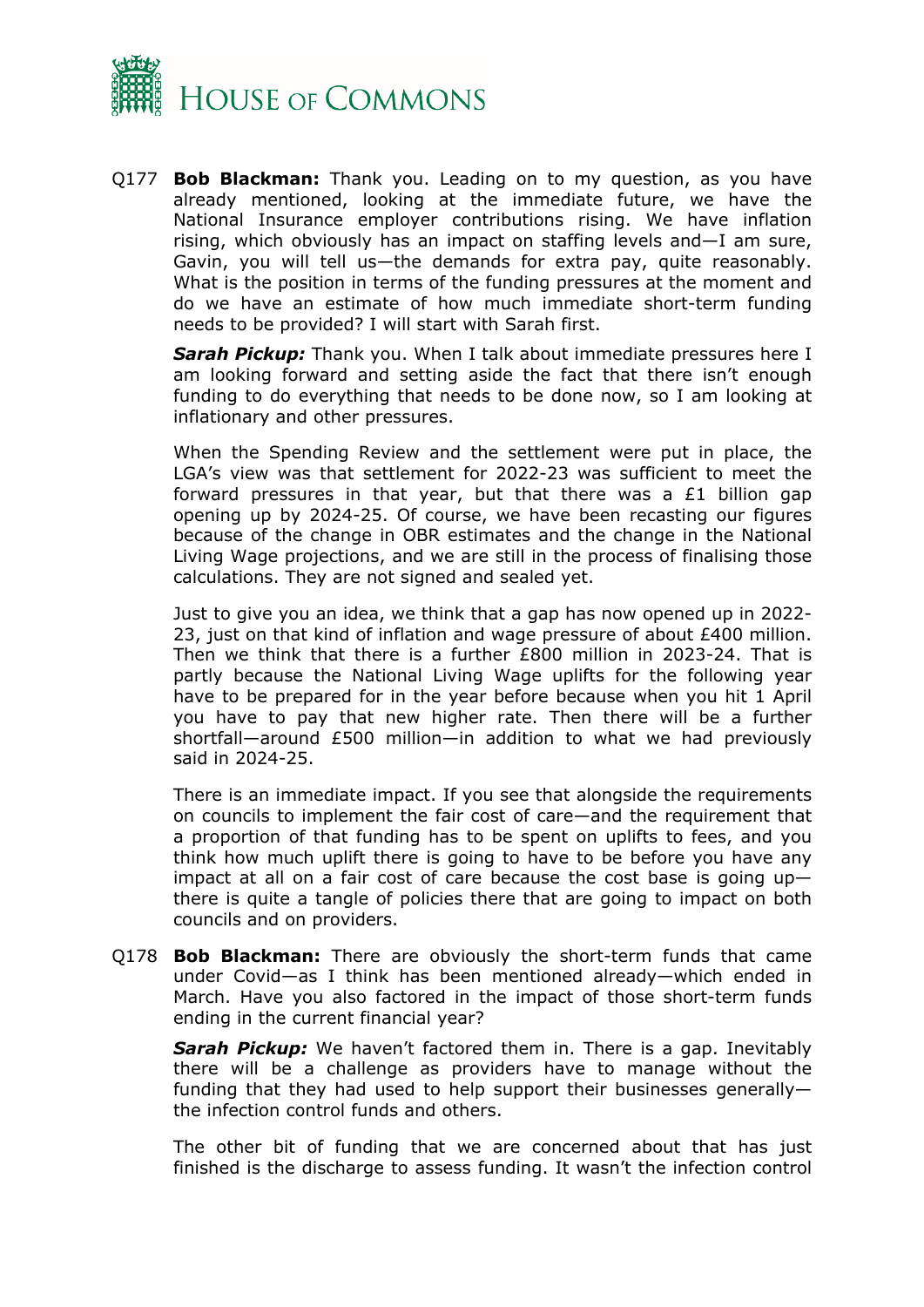

and the money that goes to providers, but the funding that enabled councils and the NHS to work together to discharge people from hospital into care settings with additional funding to do it. That has now ended. It has only just ended so we wait to see whether there is a consequent problem.

*Gavin Edwards:* On the removal of the infection control fund, there is the human impact. It is easy to talk about this—about high level figures. There is the human impact, which is that care workers are one of the very few groups in society who, according to government guidance, are being told to self-isolate and stay away from work if they test positive for Covid; quite rightly so. Yet the funding to pay their sick pay during those periods has been removed.

As a result, in the week that that funding was removed, we were flooded with inquiries from members working in social care saying, "I am going to lose hundreds of pounds a week. I don't know how I am going to put food on the table", and also, quite dangerously, people saying, "I can't afford to lose that money and I am going to go into work". Of course, we would advise against that; of course, we would.

However, the infection control fund—the clue's in the name—was helping to control infections in care homes, and we all know the devastating impact that that had at the height of the pandemic. The danger is that the removal of that fund and the seeming inability of most social care providers to pay proper, normal sick pay, in particular during periods of self-isolation as a result of Coronavirus, could lead to more outbreaks in care homes and most certainly will lead, completely unfairly, and through no fault of their own, to care workers losing significant amounts of money simply because they have contracted Covid-19.

Q179 **Bob Blackman:** Given that employers have to pay employers' National Insurance increases and have to face other pressures, are you seeing employers reducing staffing or lowering quality? Are you seeing those pressures?

*Gavin Edwards:* The reason it is difficult to see those pressures is because those pressures are so acute anyway, for a range of other reasons. It does seem to me that, in terms of staffing levels, staffing pay and often the exploitation of the workforce through things like failure to pay for travel time and extremely short care visits in domiciliary care, for example, those have been very long-term issues.

Are they getting more acute? We certainly continue to receive very large numbers of inquiries around those issues as well, so all the evidence suggests to me, from the workforce, that these long-term problems are not getting any better. That is probably the best I can say.

*Adrian Jenkins:* I think that, in the short term, in terms of overall funding, there is that issue around not knowing the funding that will come through in 2023-24.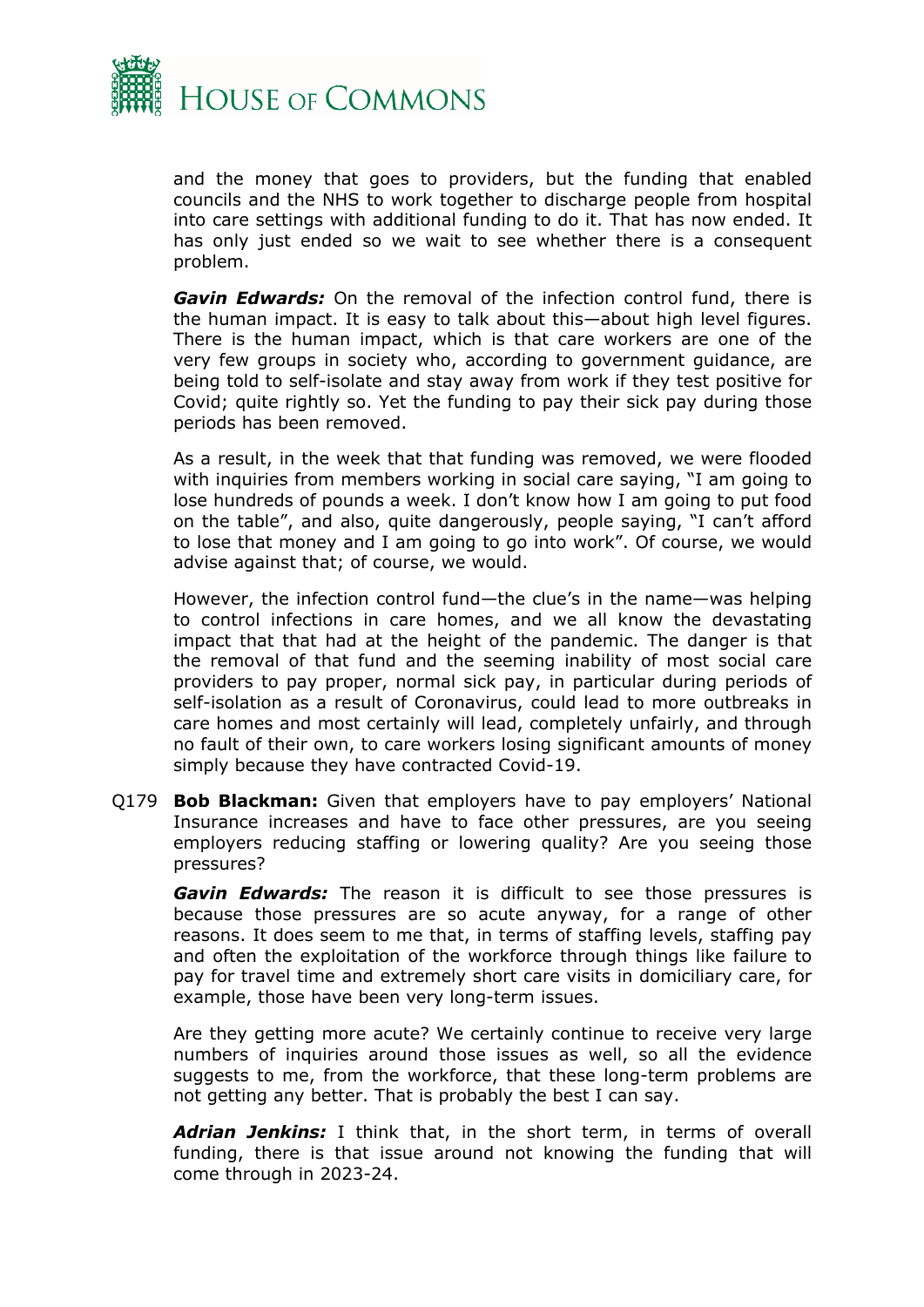

**Bob Blackman:** I am looking at the immediate current position, this financial year if you like.

*Adrian Jenkins:* I don't know much about the spending side. I think the issue is that there is no more funding coming through now for 2022-23. In that sense, the authorities know what is available and they know there is nothing else coming through as far as we are aware.

**Bob Blackman:** I think it would be very helpful, Sarah, if you could give us your detailed calculations when they are prepared. Thank you.

Q180 **Chair:** To follow up on one of the issues mentioned there about the temporary funding during Covid, one of the challenges, as I understood it, certainly from my own council in Sheffield, was a real concern for many people about discharging them into care homes from hospital and, therefore, a tendency where possible to put people into care packages in their own homes, which are often a lot more expensive.

Certainly, social care budgets were probably overspent because of that because of the extra help did not compensate. Now the extra help has gone, some of those people are still at home with a care package and it is very difficult then to undo that and put them back into the care home they might have been normally discharged to in the first place. Is that a wider problem, or is it specific to certain authorities?

*Sarah Pickup:* I suppose it depends on whether you see it as a problem, because the policy we have is home first. That when you come out of hospital the first place that we should try to get you to is your own home, and it should not be a cost issue whether you can go there or not. It should be whether you can be supported at home. In fact, we often have the opposite problem, which is people are put into care homes because it is easier and actually they did not need to be there and they end up staying there and the cost falls on the council. Depending on where you are and what the services are, this problem can fall in a number of ways.

We operate very closely with the NHS on a 'home first' principle and also discharge to assess, so out of hospital and home. Of course, we ought to be putting in enablement, reablement, rehabilitative services so that people can regain some of their former ability, because a lot of people are not at their best when they are discharged from hospital and, quite often, if they receive the right sort of therapeutic input, their need for support reduces as time goes on.

I would say that it is very variable and it will depend on what local policies have seen but, on the whole, you would not want to move people from home who can be supported at home back into care homes.

**Chair:** Moving on to look at the charging reforms that have come in, Mohammad Yasin.

Q181 **Mohammad Yasin:** The new charging reforms, including the £86,000 cap, will launch in October 2023. The Government have published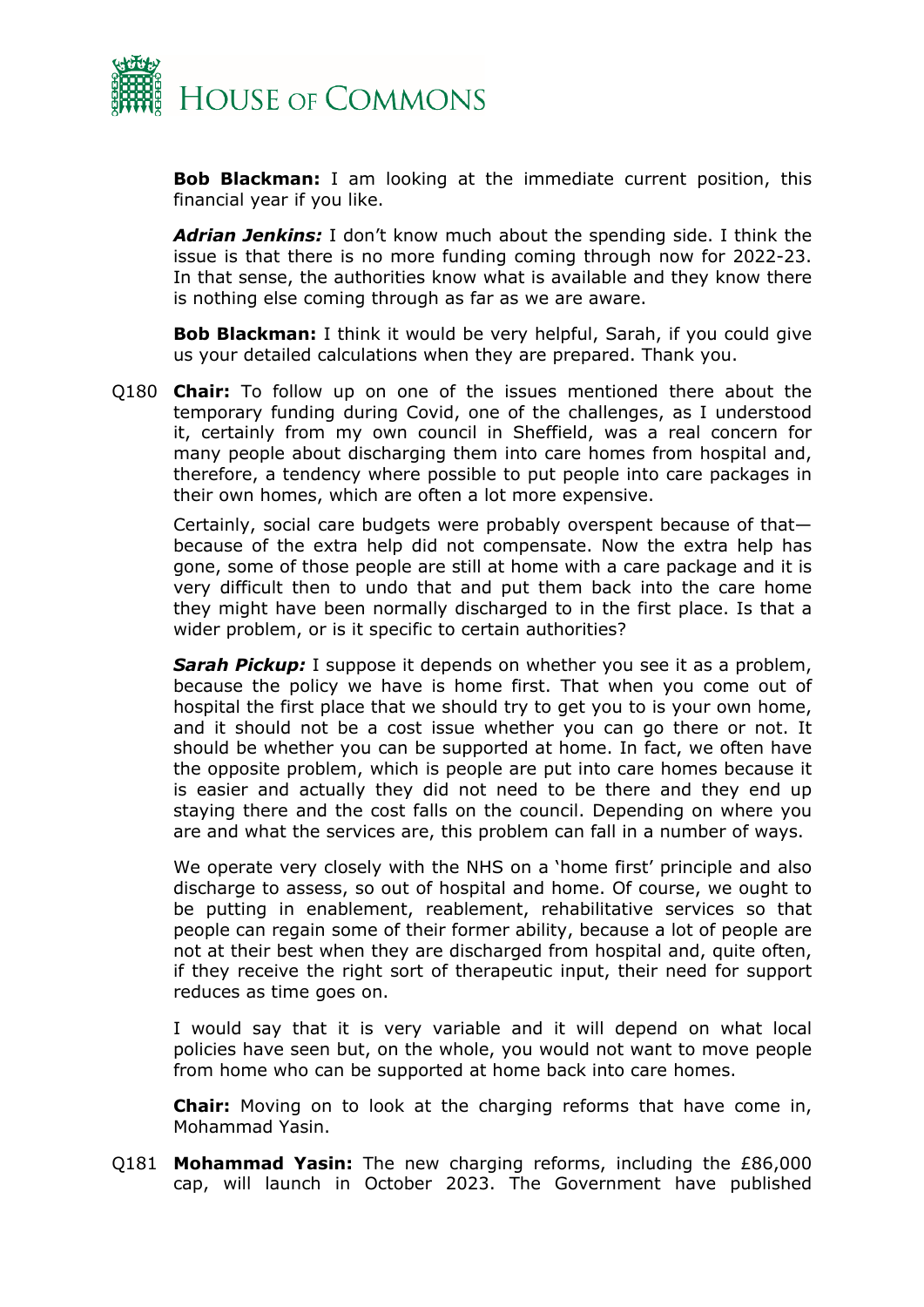

guidelines for local authorities to prepare. In your view, Sarah, how is this preparation progressing?

*Sarah Pickup:* The Government have published consultation on the guidelines for the charging reforms and they have published the guidance for the fair cost of care, but I think you are referring more to the cap and the taper. The final guidance is yet to be published. I think we are expecting it in May, and there is quite a tight timeline to get to that October 2023 deadline.

To be fair, the Department is working very closely with the sector on preparations for this. There has been a lot of work on the workforce that is going to be needed to do the additional assessments, on the technology changes that are going to be needed to meter towards the cap. Of course, it is all still to be done and there is a real worry that there will not be sufficient workforce available to do the necessary assessments in the time available.

We will look at mitigations, such as self-assessment or light-touch assessment, where people are already in a care setting and what you are doing is assessing their need in order to meter towards a cap. Perhaps they don't need such a comprehensive care assessment as someone whose needs you are seeing for the first time.

There is a lot of work under way, but until the final guidance is published, although councils will be getting going on this they obviously cannot be doing their recruitment yet. The trail blazers will start on that sooner but what people are doing now is their calculations about the impact. The calculations of the impact at the front of people's minds is the impact of section 18(3) and the fair cost of care because, of course, the impact of the cap comes much later in the next Spending Review period.

Q182 **Mohammad Yasin:** Thanks for that. LGA has some serious concerns about the £3.6 billion funding and is saying that it is not going to be enough. In your view, this funding allocated to local authorities to implement the reforms, is it sufficient?

*Sarah Pickup:* No, we don't think it is. That in particular relates to the early funding of the fair cost of care, aligned with section 18(3). The reason is that if self-funders are able to access care at the councils' rates, if all self-funders did that, the care providers' income would go down by the difference between the self-funder rate and the council rate. That would be quite a substantial sum.

Either the council has to pay more on average for each of the places it buys, or providers have to accept less income. That might work out in some places—the combination of the two—but we think the £600 million per year in a full year is insufficient to deal with that. That is just to deal with that reduction of cross-subsidy and, of course, a fair cost of care is ultimately aimed at improving services, improving pay and improving quality.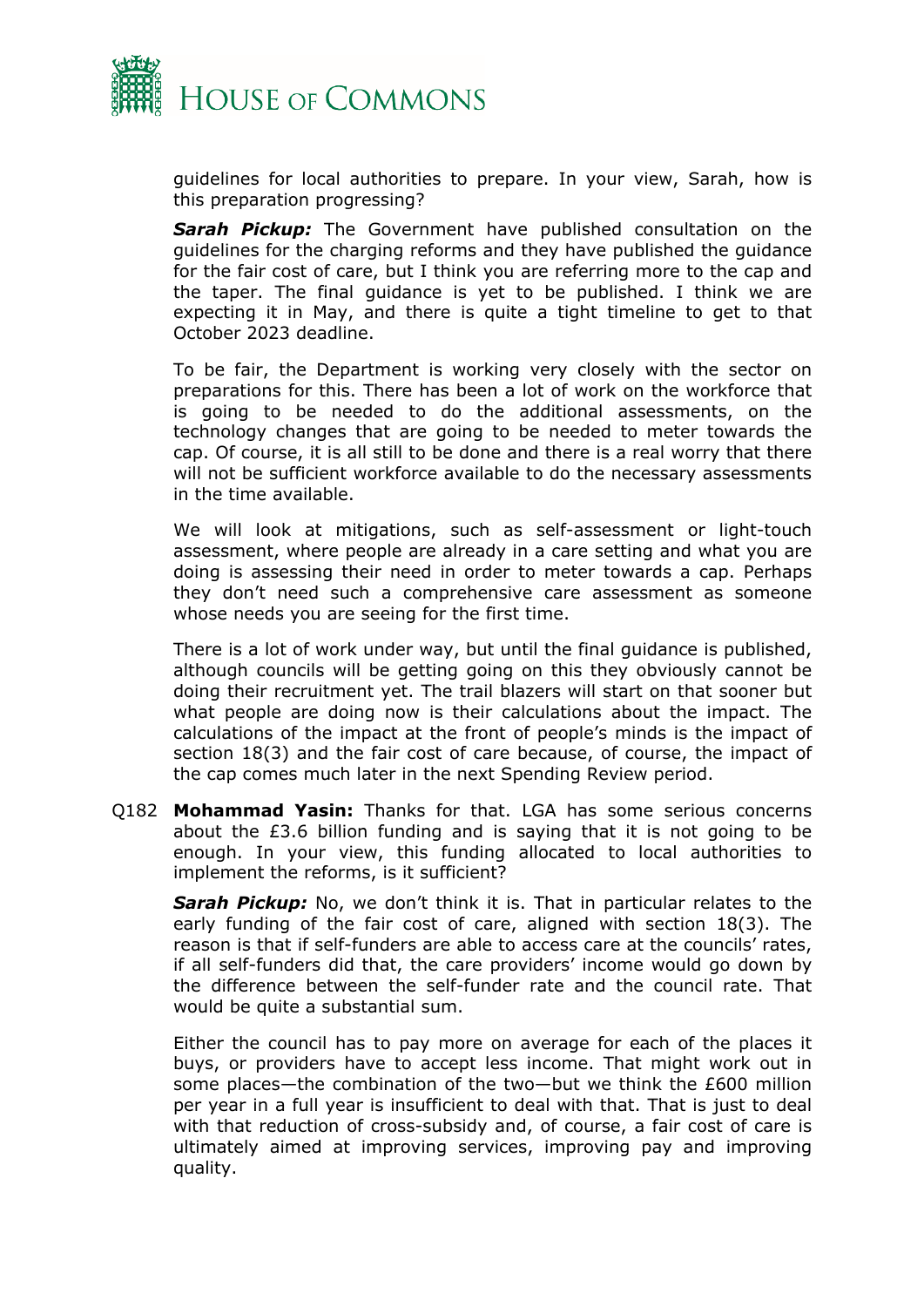

We think that trying to do those two things together means that a lot of the funding will be needed just to stand still. If you see that alongside the previous issue about inflation and just how much pay and prices are going to increase just to stand still, it is going to be a challenge.

Q183 **Mohammad Yasin:** The LGA also said that some councils will face a huge battle to balance their budgets. Existing pressure on them will get worse and there is also a serious risk of impact on the ability to deliver quality care. Do you agree on how big the risk is?

*Sarah Pickup:* Yes, it is particularly large in areas with lots of selffunders. I am talking here about this particular aspect because it is at the forefront of the minds of finance directors, never mind directors of adult social services. I know some finance directors have said to me that they see this as the biggest financial risk on their budget.

We have been doing some work on one area that has a very high level of self-funders and digging down into the market. We do not have the results of that yet, but I think it reinforces the difficulty of self-funders being able to request that placement. Of course, we don't know how many will, but if you have a care home that is 50:50 or 60:40 and you were a self-funder, why wouldn't you ask the council to commission your care at the rate the council pays? If you do, there is a problem.

The other thing is that, if you calculate a fair cost of care using a model we can do that, it is not rocket science, is it, to say what the component parts are of delivering a package of care—it does not take into account some of the context, which is that some of the care providers have significant debt and some of them have private equity funding behind them. The actual cost to them of delivering the care may exceed what is deemed to be a fair cost of care and, therefore, even in an area where the council is paying a pretty high fee level, they may still be charging self-funders quite a lot more. That is not reflected in any of our costings, even those that we have done at the LGA.

**Mohammad Yasin:** Gavin, would you like to come in?

*Gavin Edwards:* Yes, on precisely that point. I think that is really key. We talk about the fair cost of care but it must be allied with reform of the sector. There are serious fundamental issues in the care sector that cannot only be reduced to the amount of money that local authorities are getting, or the amount of money that local authorities commission care.

I would refer the Committee to a report that came out in 2019 from the Centre for Health and the Public Interest. That looked at the finances of particularly private equity organisations that are involved in private care. It said that, for the five largest providers backed by private equity, it pays £102 per bed per week in interest costs. That is, 16% of the weekly fees that councils are paying is just going towards paying off their debt. Now, that is a broken model. Unless we reform out that kind of practice in the social care sector, we are literally going to be wasting money.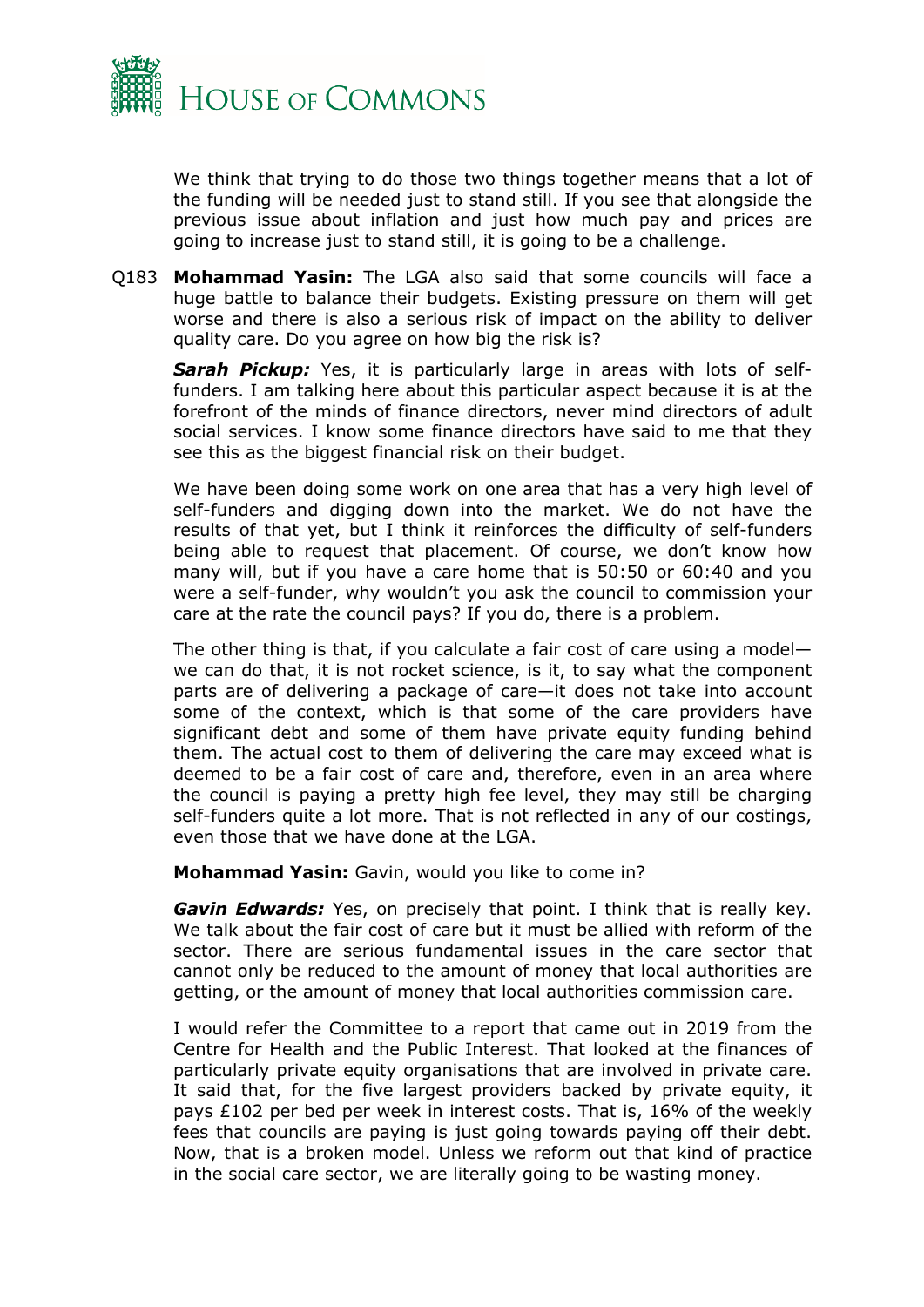

Of course, there is a whole range of other sharp financial practices and tax avoidance schemes and rental arrangements within very complex corporate structures that go with these organisations. They particularly dominate the care home sector. They dominate. This is not a small problem. It is a really big problem. Therefore, yes, we should talk about additional money for the sector, of course, as I already have. It is really important, but we must also talk about reform of this kind of thing as well.

*Adrian Jenkins:* I think it is a huge risk for authorities, especially around the fair cost of care, as Sarah said. When speaking to councils we advise that that is one of the biggest risks that they are talking about as well. Just looking at some of the work that, say, the County Councils Network has done with LaingBuisson on some of these costs. Their estimates for the new fair cost of care are from about £900 million to about £1.6 billion and that is way in excess of the amount of funding that is going to be available. I take two things from that. One is that the cost is almost certainly going to be a lot higher than the funding that is available, and the second thing is just the huge range of those forecasts, which suggests that forecasting it is really difficult and that people don't know what the costs are going to be.

One thing for me would be that the Government are mindful of that. The £600 million may be just a first estimate of it, but they do need to be open to providing more funding if that is available—once the real costs do emerge. Without that funding being put in place, the cost will be way too high for local authorities to bear.

Q184 **Chair:** Sarah Pickup, you mentioned about doing a particular in-depth look at one authority. Do you know when that work will be available?

**Sarah Pickup:** It should be available fairly soon. We are actually doing two authorities—one with a lot of self-funders and a different one. Once it is available and that authority is happy, I am happy to provide it for the Committee.

**Chair:** That would be very helpful. Thank you very much. Moving on to the issue of the fair cost of care, Florence Eshalomi.

Q185 **Florence Eshalomi:** You have all touched on it briefly and we can see that the current model is unsustainable where, in essence, local authorities are paying below market rate. If you are self-funded you get that premium.

Sarah, the Government have obviously launched this new sustainability and fair cost of care funding to look at the guidance and producing confident guidance. Are you confident that the fair cost of care will be achieved and, if not, why?

*Sarah Pickup:* We probably have touched on this, but I think if you read the guidance it very carefully talks about moving towards a fair cost of care, accepting that any sum of money may not be the right sum. The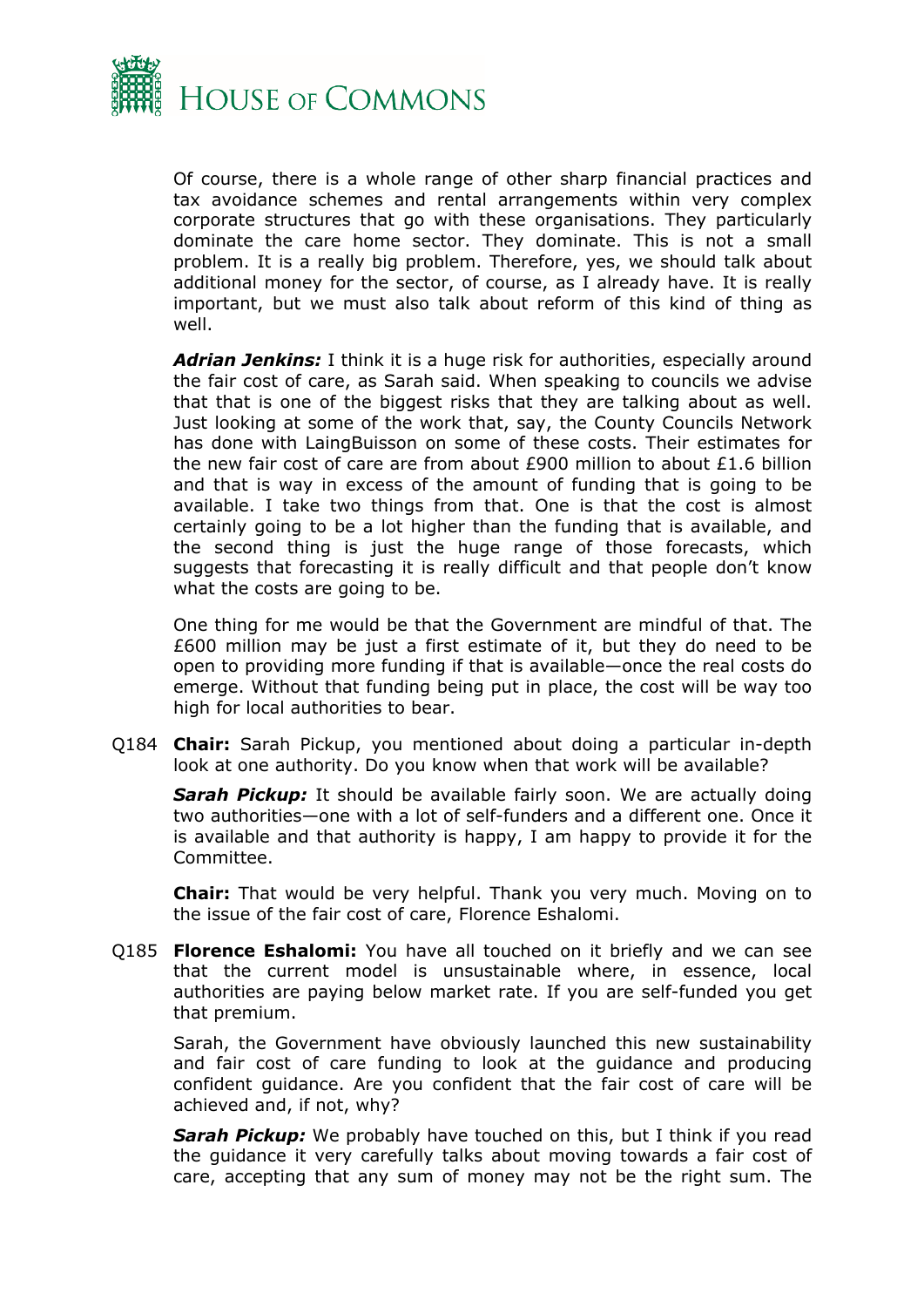

problem with that is of course moving towards a fair cost of care is in line with the section 18(3) policy, which allows self-funders to buy. Moving towards it might mean that there is a gap between the loss of income from self-funders and the fair cost that councils might pay.

Our own assessment over a number of years and supported by the Institute for Fiscal Studies is that there is about a £1.5 billion cost per annum to the sustainability of the market. By that we mean that if councils paid the cost of care for both care homes and home care in the market, we reckon that that is about  $£1.5$  billion per year. The full year allocation of funding for this is £600 million per year. I think that the recent County Councils Network estimated that there was an underfunding of this policy by £850 million a year, which if you add £600 million to £850 million you get close to the figure that we were talking about. Therefore, I think there is a serious risk of underfunding.

If you were given a sum of funding to move towards the fair cost of care, without the other policy, you would do your best, wouldn't you? You would up your fees to the extent that was possible with the funding available and people would be slightly better off, although there would probably still be some cross-subsidy. But because the two policies are coming in together, it poses a much bigger challenge for councils and providers.

Q186 **Florence Eshalomi:** Gavin, the National Audit Office report in March 2021 stated that "local authorities paid below the sustainable rate per week for care home placements for adults". The Department does not challenge those local authorities who pay low rates. Do you think that we are going to reach this fair cost of care?

*Gavin Edwards:* In all honesty, no. I have no confidence that that will happen. To me the fair cost of care includes care workers being paid sick pay. It includes them being paid at least the real Living Wage, everybody being paid for travel time between care visits and sleeping shifts being paid at least National Minimum Wage rates, so people are not receiving £30 payments for a 10-hour overnight shift.

For me, those things should be non-negotiable in the fair cost of care because what is happening at the moment is that care workers are being caught in this commissioning process between a sector, which is largely private sector and profit making, and commissioners who—as we have already heard so far in this session—are starved of funding and acutely underfunded.

The main cost to the providers is their workforce and these issues that I have just listed are what is being squeezed. It causes misery for people who are doing nothing but working extremely hard to provide high quality care for people. They are being exploited on a daily basis and that cannot be allowed to continue. Does the process that is set out, the kind of numbers game that we are talking about—of course numbers are very important, I am not downgrading that—going to take account of those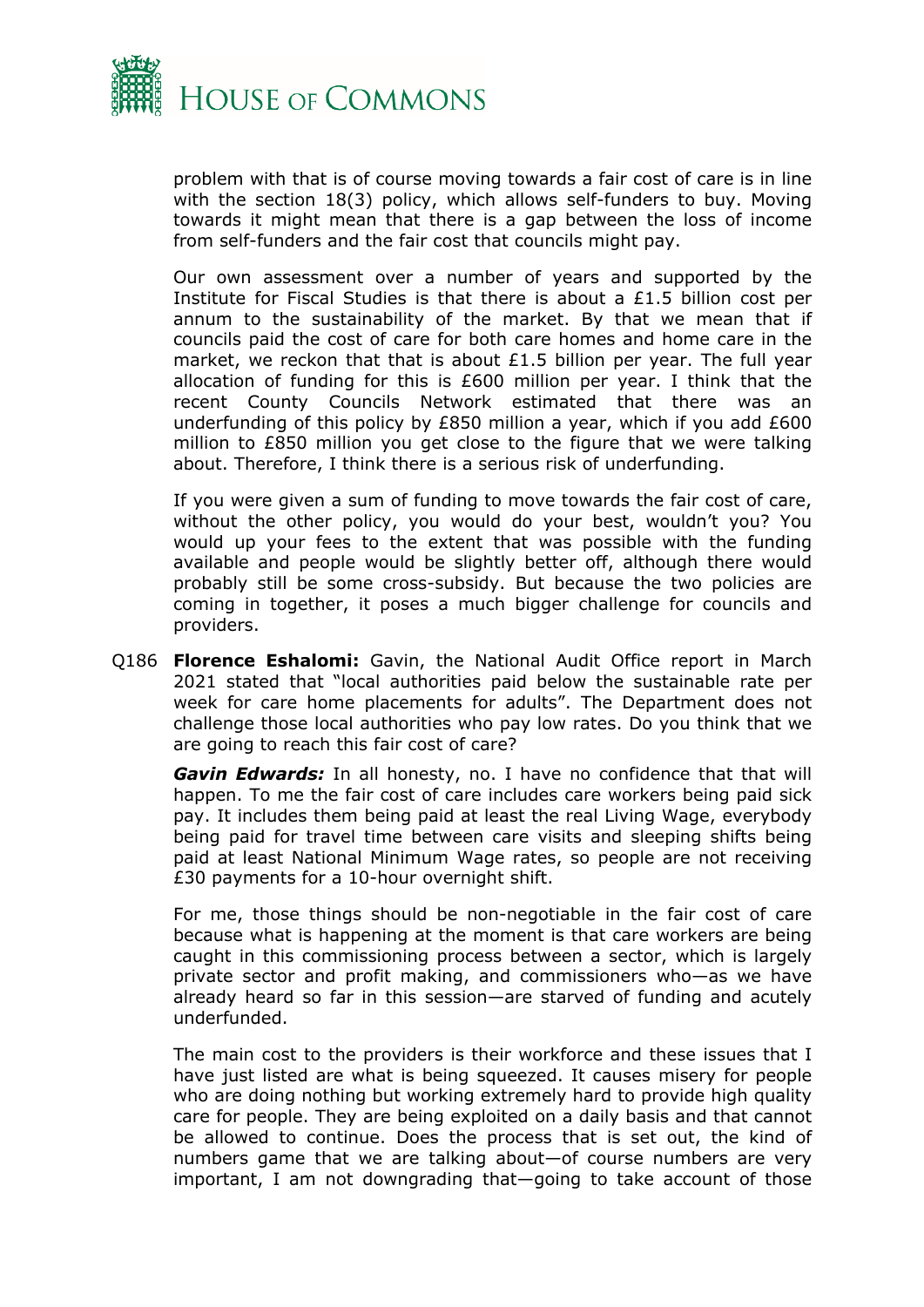

kinds of issues so that we have that step change in the way that care workers are treated? No, I don't think that that will happen on what is set out at the moment.

Q187 **Florence Eshalomi:** Just on the numbers, Adrian, £1.4 billion has been allocated over three years to progress towards a fair cost of care. Do you think it is enough?

*Adrian Jenkins:* All the evidence that we have suggests that it isn't enough. The report that the County Councils Network did with LaingBuisson gave a large range. I think, as Sarah has mentioned already, the shortfall is about £850 million per year. That is quite significant.

The other thing that we don't know yet is how that funding will be allocated. We know what the quantum is but we only have that first tranche in the current year of £162 million. That has been allocated based on the old relative needs formula, but the £600 million—the two tranches next year and the year after—we do not know how they will be allocated yet.

The old formula is very old. It does not necessarily reflect the cost of providing that care or the new cost associated with the fair cost of care, so I think we would be looking for the Department to step forward and say what the new formula would look like, so that authorities know what they are going to get. It is a question, I suppose, of the overall amount of funding that is available relative to the cost, but how that is allocated between authorities and what those costs will be. Some authorities have lots of self-funders but expect their costs to be a lot higher.

Q188 **Florence Eshalomi:** One of the challenges is obviously different local authorities then responding to their local needs, working with their different providers and working with staff and unions. There is a timeframe of local authorities being asked to report back on their submit cost of care exercise, market sustainability plan and spend report by 14 October 2022. Do you think that any local authorities are on track to meet this, bearing in mind all the issues that we have already highlighted just now?

*Adrian Jenkins:* I suspect most local authorities will be under a huge amount of pressure to get anywhere near that. They are really complicated areas to deal with, especially areas that have a lot of selffunders. There is a huge amount of work to get through to understand what is going on. I am sure authorities will do their best and will submit something, but I would imagine there is an awful lot more work to do beyond that.

Q189 **Florence Eshalomi:** Sarah, are you working with local authorities?

*Sarah Pickup:* Yes. We are saying that the timescale is extremely tight, particularly to produce the strategy. People have to do the fair cost of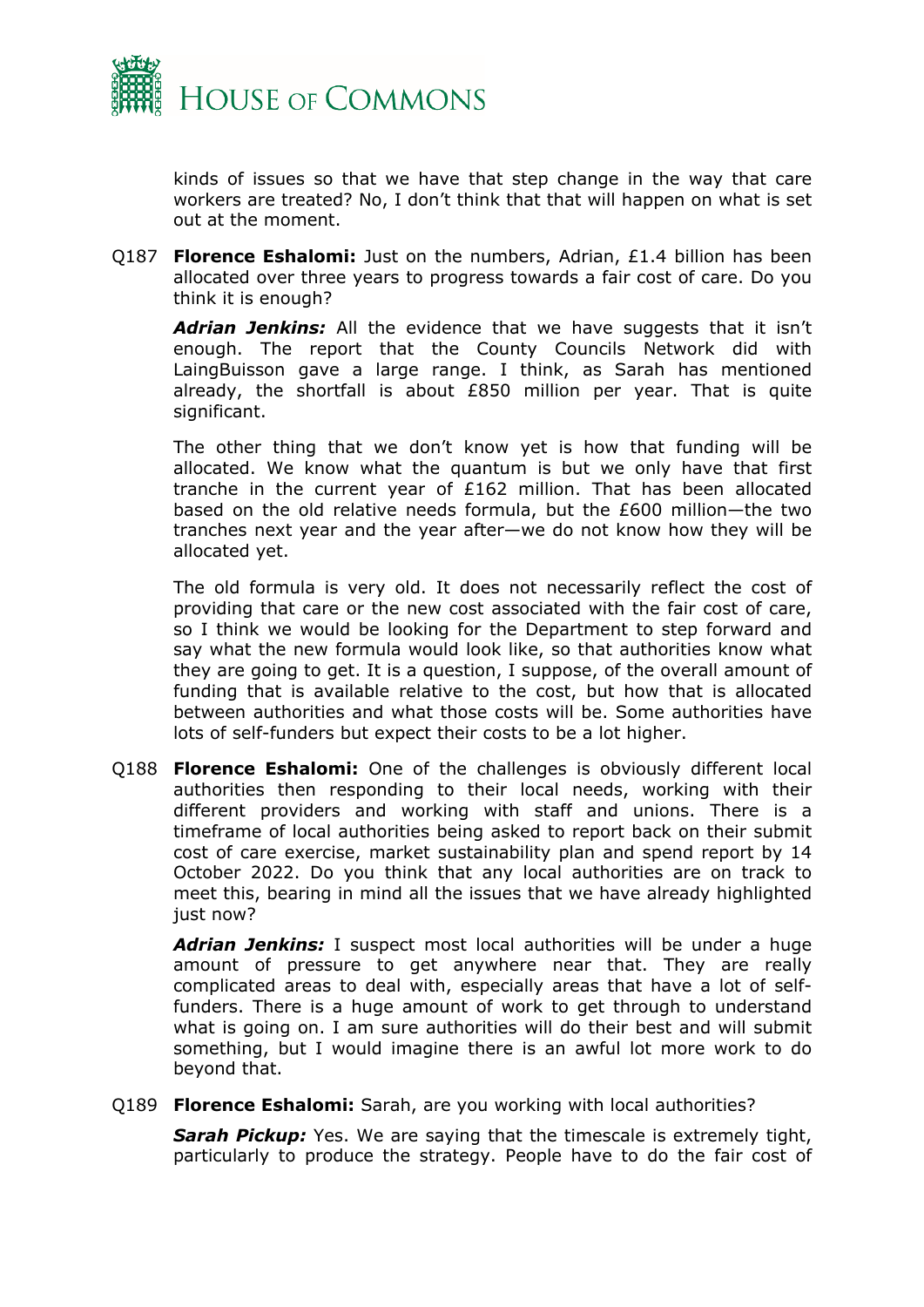

care exercise and if you are going to do that properly you need to engage with your providers, you need to consult.

We understand why that is needed in a timely way because, if you can influence the distribution of the £600 million for the following year, you have to have some data to do it with. However, we think that it is very difficult for councils to even do a draft strategy until they know how much funding they will have. If the cost of care exercise was done in that timeframe, but the strategy came after the funding allocation, that would make more sense.

**Florence Eshalomi:** To receive the funding councils have to submit that by 14 October.

*Sarah Pickup:* Yes, it is a bit catch-22, isn't it?

Q190 **Florence Eshalomi:** Yes. The other element is that the scope of the funding and the exercise is limited to 65+ care homes and 18+ domiciliary care. Do you feel that this is the right approach?

*Sarah Pickup:* I think it is the right approach given the policy that is being implemented, given the adult social care charging reforms, because it is the 65+ care home sector where the cost cap kicks in to the greatest extent. It is not irrelevant in working age adults but there are way fewer people who are likely to hit the cost cap.

The other thing is that if you are doing a fair cost of care exercise, for domiciliary care and different categories of care homes, there are sufficient numbers of placements where you can do an average cost of care for a person with dementia in a nursing setting or a person with physical support needs. If you think about people with learning disabilities, mental health challenges, physical disabilities, you almost need a fair cost of care exercise per person. It has to be much more personalised, but I do still think it is relevant to look at what a fair price for care is. I think it could work two ways in the working age adult market. You need to make sure that providers are paid enough, but you also need to make sure that councils are not paying too much. Reference across to the children as well there.

Q191 **Florence Eshalomi:** Lastly on that, we have all touched on the fact that, on the fair cost of care, we should be looking at services paying quality. Essentially this guidance will be asking local authorities to spend at least three quarters of this funding on increasing their fees to providers and up to a quarter on implementation activities. Again, do you feel that this is practical and the right approach?

*Gavin Edwards:* My view on this is that we have to make sure that the money reaches the frontline. That is absolutely key.

I will come back to the point that I made earlier about reform. The experience with additional money going into the sector—for example,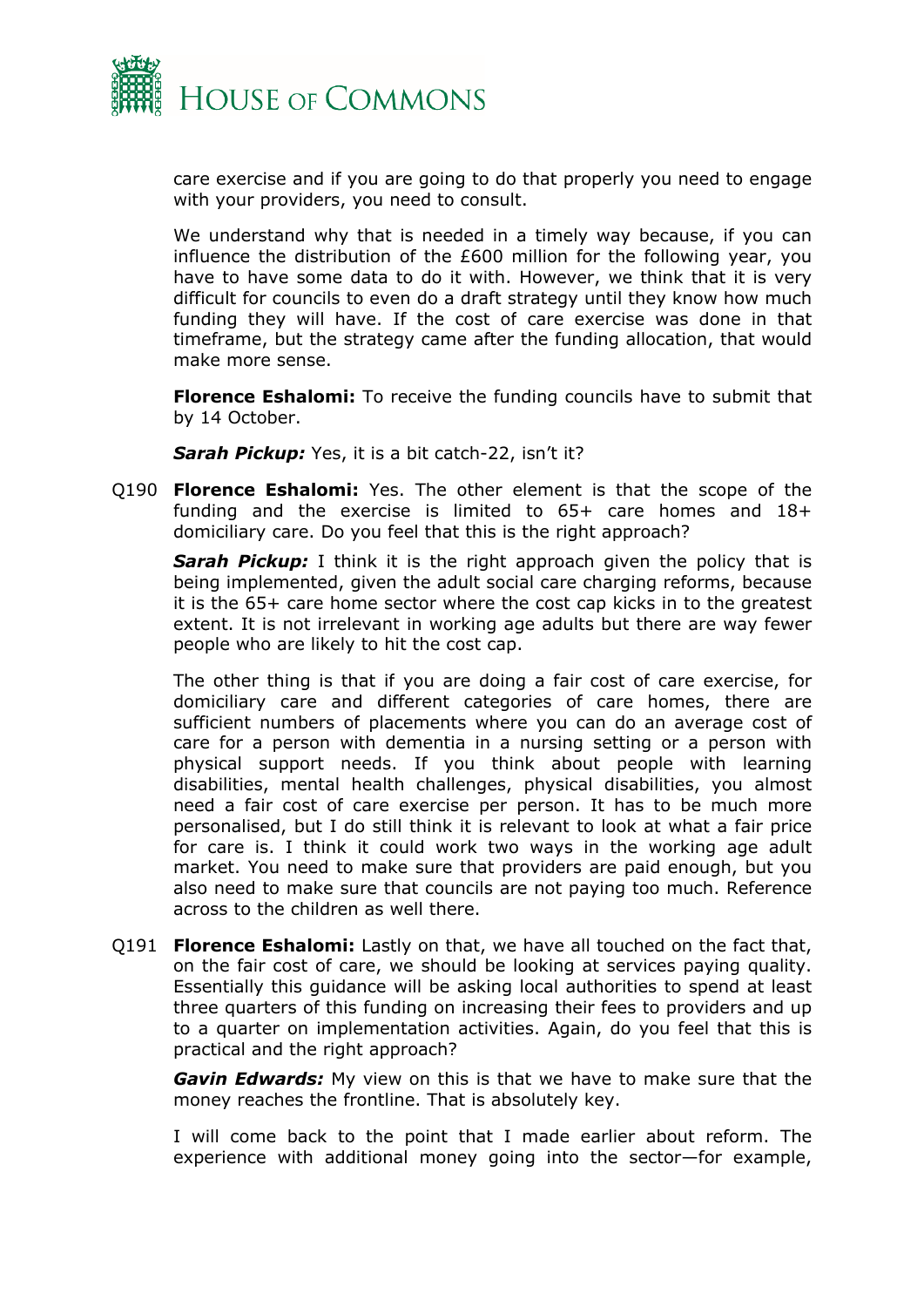

with the infection control fund—is that there is very little accountability or monitoring or transparency about where that money goes.

To give you a comparison with the infection control fund, which was supposed to ensure that care workers were paid full normal wages for periods of self-isolation, at least half of care workers did not have that experience when they needed to self-isolate during the pandemic. Of course there are some employers in the care sector who do the right thing and look after their staff as best as they possibly can, but a lot of employers in the care sector will not do that.

If through this process we are going to see increases in money going into the care sector under a fair cost of care, then we have to make sure that the money reaches the frontline and is spent on the right things because some of that money through the £1.75 billion that was spent on the infection control fund was not spent on making sure that care workers received full normal wages for self-isolation. There is probably a case to be made for greater investigation into where some of that money ended up.

*Sarah Pickup:* Yes, I think it is just the first year where 25% is to be spent on implementation costs—25% of £160 million exactly—to allow councils to do those fair cost of care exercises and produce their plans and so on and thereafter there isn't that same split. I think it is reasonable to accept that there is a cost to doing that.

In terms of monitoring, I have to say it doesn't feel light touch to local authorities who are filling in all sorts of returns on where the money has gone and what they have done with it. The infection control fund was for a multiple range of purposes, but I fully accept your point.

*Gavin Edwards:* Yes, to clarify, it is not that it was light touch—I don't think that that was a phrase that I used—it is that there are very few guarantees in the system. There is very little that local authorities can do to ensure; they contract out the service for a period of time and the money is often passported along. They can check in, they can ask, but there is very little transparency with these companies rather than with the local authorities.

**Florence Eshalomi:** Adrian, anything to add?

*Adrian Jenkins:* I found that the amount of money that was allocated in the first year, the current year, of £160 million wasn't particularly large, and then to split it up in what seemed like a fairly arbitrary way, 25/75, just did not seem to make sense. Councils are under a lot of pressure to get things done this year and I would have thought giving them a little bit more flexibility would have been a better way to handle it.

**Florence Eshalomi:** Hopefully it will only be for that first year, as they have outlined.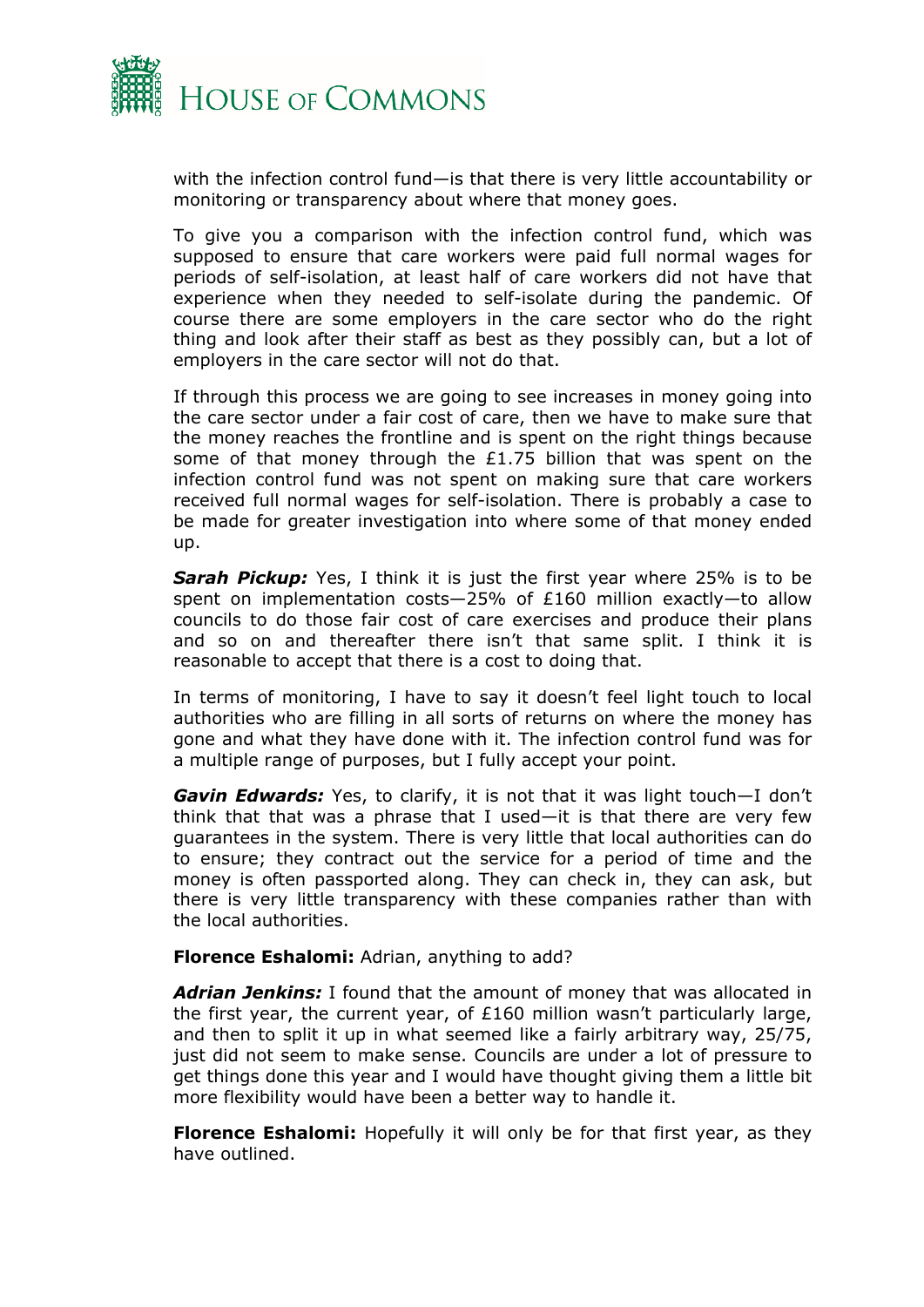

Q192 **Darren Henry:** We mentioned that £1.4 billion is being allocated towards the fair cost of care over three years. Adrian, you mentioned that, in your view, it would be £850 million short and that you have evidence for that. Could you just expand on what evidence you have for that?

**Adrian Jenkins:** The evidence I have seen is from the work that the County Councils Network commissioned from LaingBuisson, the work using cost of care models to work out what the cost would be. Clearly, they are working on lots of assumptions and working nationwide. They have done work with groups of councils as well about what they think the costs are, but in the published report—I think it was only in March this year—one of the things that is striking is just the range of different outcomes in the modelling, which is very dependent on lots of different variables that we don't know about yet and assumptions about what those costs will be. I think there have also been estimates from other bodies that have come up with similar sorts of figures, at least around the £900 million to £1 billion region. A number of different sources are suggesting that that is probably the right kind of cost, but there is lots of uncertainty.

**Chair:** Moving on to the White Paper that came out in December, Andrew Lewer.

Q193 **Andrew Lewer:** The Government published their 10-year vision for social care, "People at the Heart of Care", in December. To begin with, I am interested in your overall responses to that White Paper and your view as to whether it will help local authorities or not. I will perhaps start with Adrian Jenkins.

*Adrian Jenkins:* Our view was coming at it from the funding point of view. We had had that information from the spending review about the sorts of funding that would be available and were looking specifically at what had happened to all that funding. We had £5.4 billion over three years that had come from the spending review to fund the various reforms, £3.6 billion of which had been allocated for the specific reforms, the cap changes and means-test changes and the fair cost of care. We were looking at the amounts that were available—the  $E1.7$  billion that had not been allocated at that point.

Our view was that it was quite disappointing to see what was in there. There are obviously things that are worth doing, but it seems as if the amounts were fairly arbitrary and they did not seem very specific. I didn't think the amounts even added up to the  $£1.7$  billion, so it seemed as if it was still at an early stage of what was going to happen.

Specifically again for local authorities, the issue there was the smallest packages of funding. We don't know how they are going to be used or how they are going to be allocated. Again, the way that that funding is made available is very short-termist and that just makes it very difficult for local authorities to plan how much of that funding is going to be allocated on what particular basis and using what formulas, whether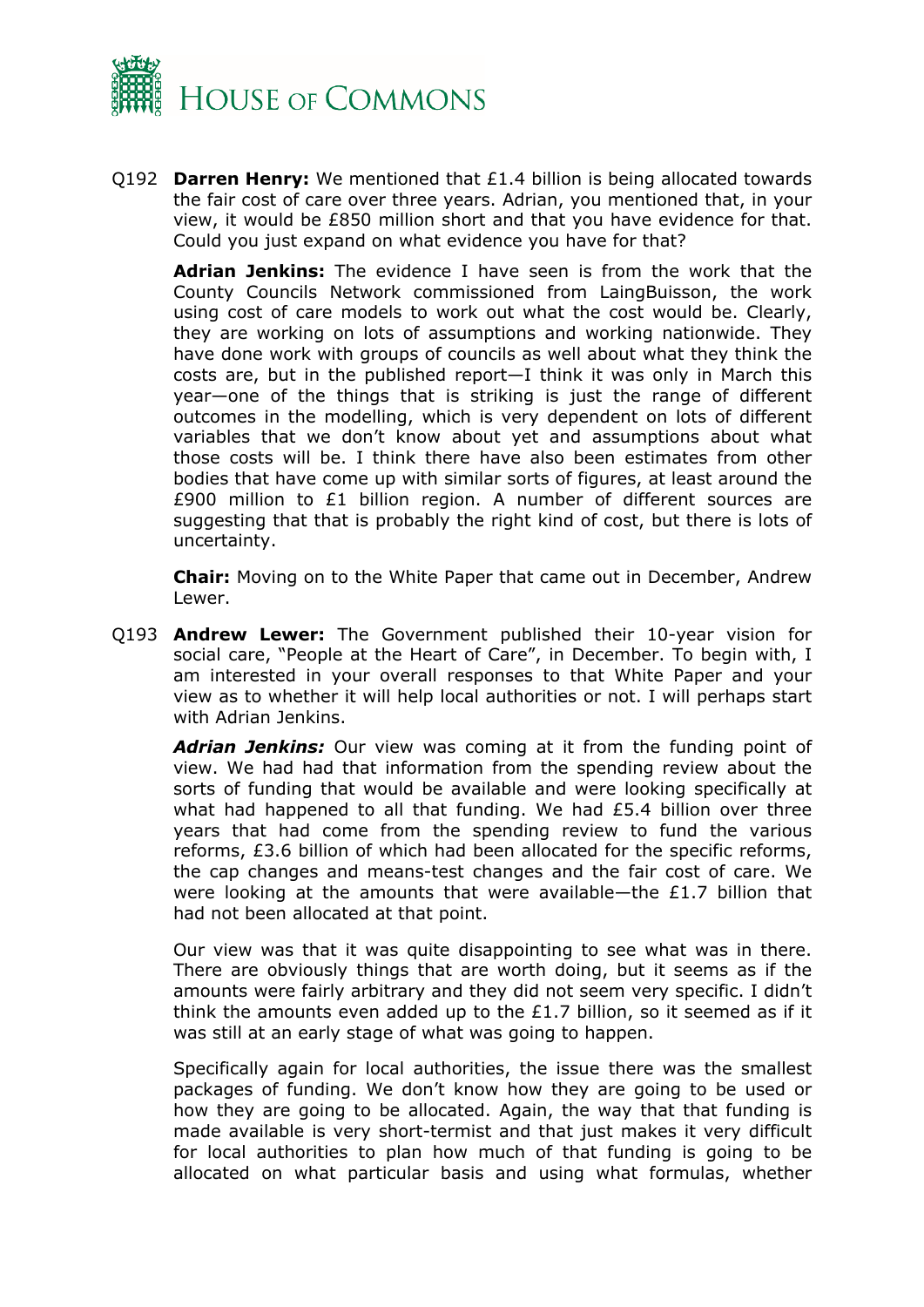

competition-driven or based on pilots. It is difficult to know. In some ways it felt, from a financial point of view and from a funding point of view, a little bit underwhelming. We were expecting a little bit more from it.

*Gavin Edwards:* Yes, I would agree with that last point about a lack of ambition. There are elements in the workforce elements of the White Paper that are welcome. We have a new focus on career progression, tentative moves towards registration for care workers and changes to the care certificate. They are welcome elements, no doubt about it, but the White Paper does not address the huge fundamental problems facing the care sector. Because of the language used around fixing social care by the Government, people's ambitions were lifted to that, but there is nothing in the White Paper about pay and conditions for care workers. Search as you may, it is not in the White Paper.

There is nothing about a long-term plan for the care workforce, nothing about national structures or partnership working with trade unions, there is nothing about private equity—issues we touched on earlier. Perhaps most importantly of all, there is nothing that addresses the structures in the social care system that currently seem to encourage a complete lack of accountability and buck-passing. At the moment, when something goes wrong the care providers can always blame the local authority for not giving them enough money and the local authorities can always blame the Government for not giving them enough money, and the Government—as they have done—can always point the finger at everybody else and say, "It is your fault. You should have done these things".

Nobody would tolerate these things in the NHS, nobody would tolerate this lack of accountability for improving services, yet with the Department of Health and Social Care and with the Ministers in the Department of Health and Social Care, there seems to be this constant tendency to keep things at arm's length and not get involved in the sector. I think that is fundamentally one of the things that needs to change

**Sarah Pickup:** We support the positive framing of social care in the White Paper. The ambition is a good one and reflects quite a lot of what we would say we want for the social care sector. Some of the focus on prevention, unpaid carers, housing, new models of care—not just about funding the same thing but funding different things—is all good. We also recognise that there is an increased focus on improvement support and funding for training, career structures and wellbeing of the workforce.

However—and there has to be a "however", doesn't there—the funding that is allocated for each of these tranches is kind of change funding. It is, "Here is some funding to see if you can think of ways to get more extra care housing in place; here is some funding to train the workforce better". There is no core funding to buy the services that you then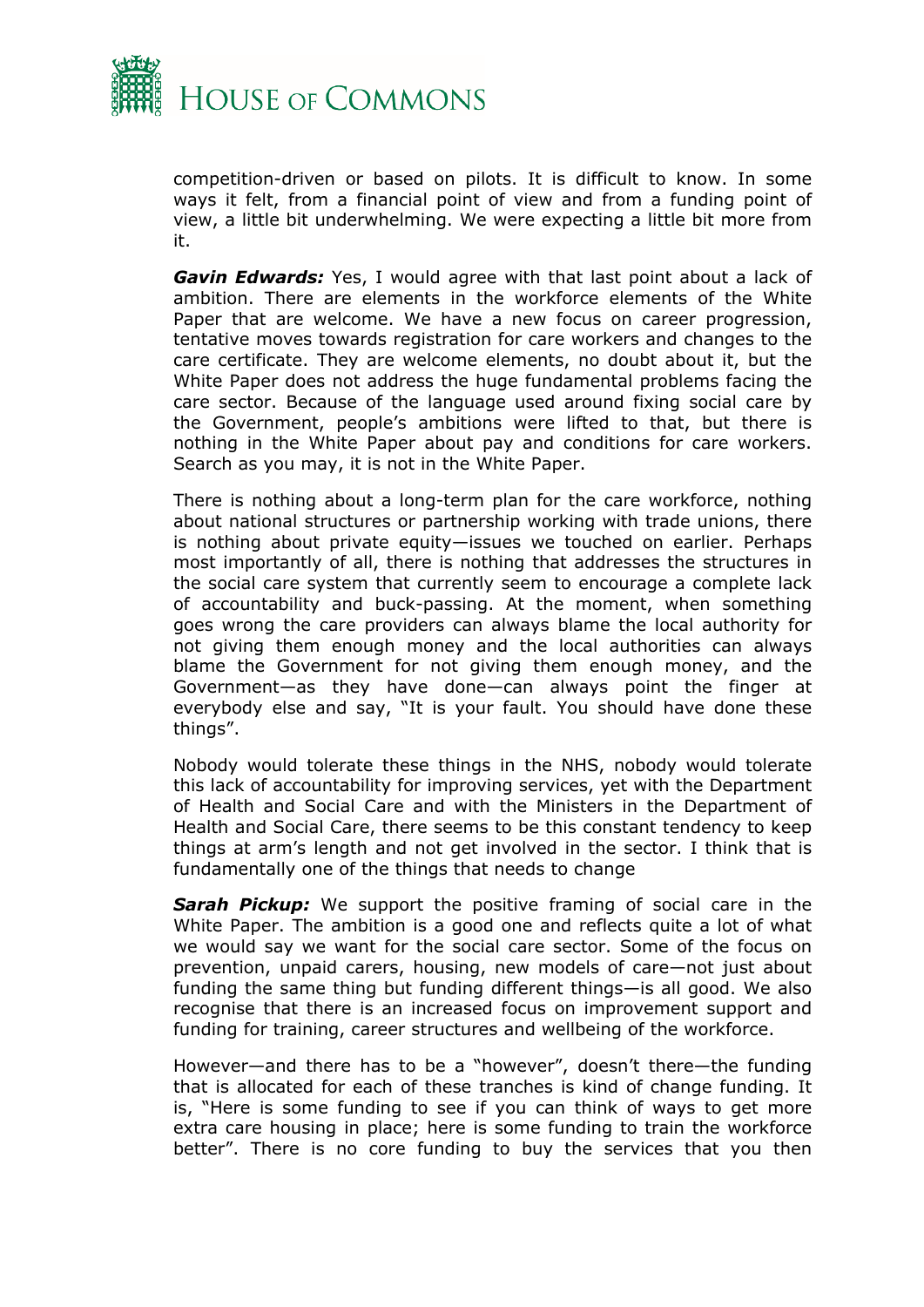

design. The problem we have at the moment is unmet need and undermet need and a lack of investment in prevention.

The aspirations of what we need to have are there—some funding to help develop some of it and a recognition of existing good practice and a desire to draw on it and to fund improvement—but what isn't there are the pounds to buy the package of care for Mrs Jones in the extra care housing or to fund the prevention package for that community in whichever town or community it is. That is the challenge. The challenge is not the ambition; it is how we are going to deliver that ambition. It is like the Care Act. The Care Act is a good piece of legislation and we support it, but we don't think it was properly funded for delivery. In particular, there was a duty of prevention that was not even costed in the impact assessment of the Care Act back at the time. We are in danger of having similar problems here.

Q194 **Andrew Lewer:** You have touched on this a little bit already, Sarah, but just to broaden it out a little bit, the White Paper has these plans in it to assist local authorities with market-shaping—sort of some of the things you were touching upon a little bit in terms of the packages. What is your impression of that section of it?

*Sarah Pickup:* Local authorities already have a duty of market-shaping under the Care Act. Sometimes they struggle to do it. It depends on the capacity and also it is quite hard to work to shape a market when you are barely struggling to procure what you need to deliver care day to day. Nevertheless, there are some good models of care out there. I know our chairman is taking the Minister to visit some extra care housing facilities in his area this very week, so there are good things to see.

Of course, it is welcome that there is some funding to look at innovative models of care and to build on and draw on and see how we can use what is already there and to look at good models, so we do welcome it, but the question is, so then what. How are we going to shift from where we are to where we need to be? We need to work with providers to change the shape of care, and we need new sorts of providers as well. Particularly with working-age adults, we need much more personalised and smaller packages around the individual.

The key thing is that you have to then pay for it. We can invent these models of care, but we need to then shift—the cake is only as big as the cake is, and I think therein lies the problem.

**Andrew Lewer:** Gavin, market-shaping and the plans within the White Paper for that.

*Gavin Edwards:* What I would add, without wanting to go too far beyond the remit of the Committee, is that we have to ask the question whether or not a market-based model is the right one for a crucial public service. I think that that is an obvious question—the elephant in the room that needs to be addressed. Vital public services require long-term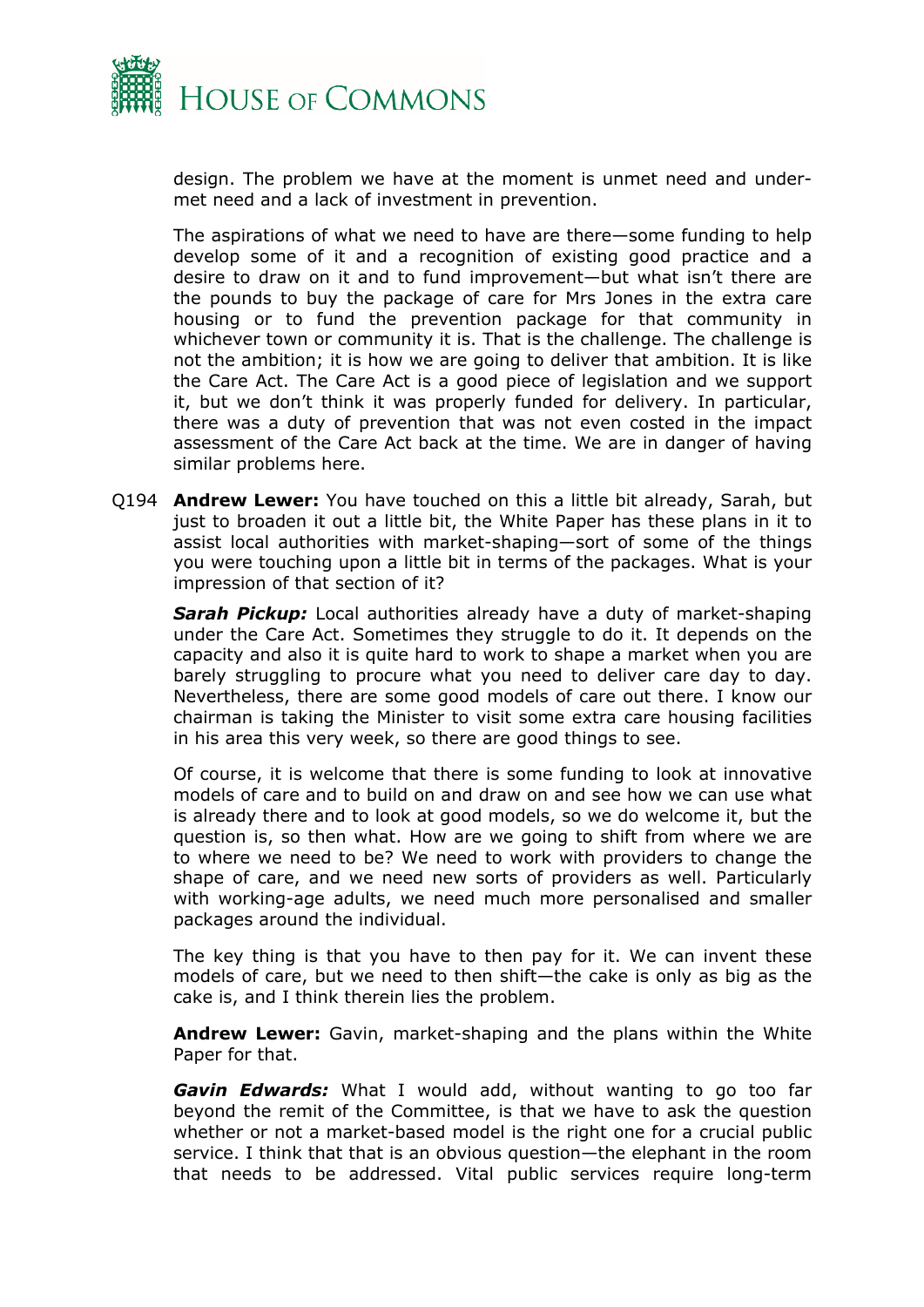

planning, they require national standards on what people can receive from care, and national standards on how care workers, for example, should be treated. Instead, because we have this market-based model and because it is acutely underfunded, the sector lurches from crisis to crisis. That is essentially a choice that successive Governments have made—it has happened over a long period—yet, as a country, I would say that perhaps we should be demanding a different model for social care from the Governments that we elect, one that puts in place the kind of long-term planning and long-term investment that other public services in this country benefit from.

Q195 **Andrew Lewer:** You identified primarily the funding issues, which we are always talking about, and rightly. Are you looking for a more centralised prescription from Government to local government over this to achieve that aim?

*Gavin Edwards:* I think that that goes to the heart of the matter. I would say it is important that we have locally delivered services. It is very important that local authorities are best-placed to understand the needs of their local population. You can't have a social care system that is delivered from Westminster. I don't think anybody is realistically suggesting that, but what you do need is a system that can respond to need and that has national structures. At the moment you are getting constant undercutting because of the market, and because local authorities don't have the funding that they need they are commissioning on price, so it is often the cheapest rather than the best quality of care. We need to move to a situation where we are designing services based on quality of care so that we have a world-class service. That is not possible with the system that we have at the moment because of the lack of accountability and because of the crises that keep happening. We need to move to a different model of social care. I would question whether or not having it dominated by profit-making providers is the right way of doing that.

**Andrew Lewer:** Adrian, your views on market-shaping and the White Paper's quidance within it.

*Adrian Jenkins:* Unfortunately, that is not my kind of area. I don't have much to add on that, I am afraid.

Q196 **Andrew Lewer:** All right. Let me move on to ask about the concerns that both the LGA and UNISON had in the evidence that you have given us about assurance within adult social care. Did the White Paper address any of those concerns, Gavin?

*Gavin Edwards:* Which particular elements of assurance are you asking about? Is it in terms of the assurance that when money is invested in the system that we are getting the kind of outcomes that were originally intended? Yes, and I would loop back to some of the things that I have said already about the infection control fund and recruitment and retention fund, when these short-term pots of money are put into the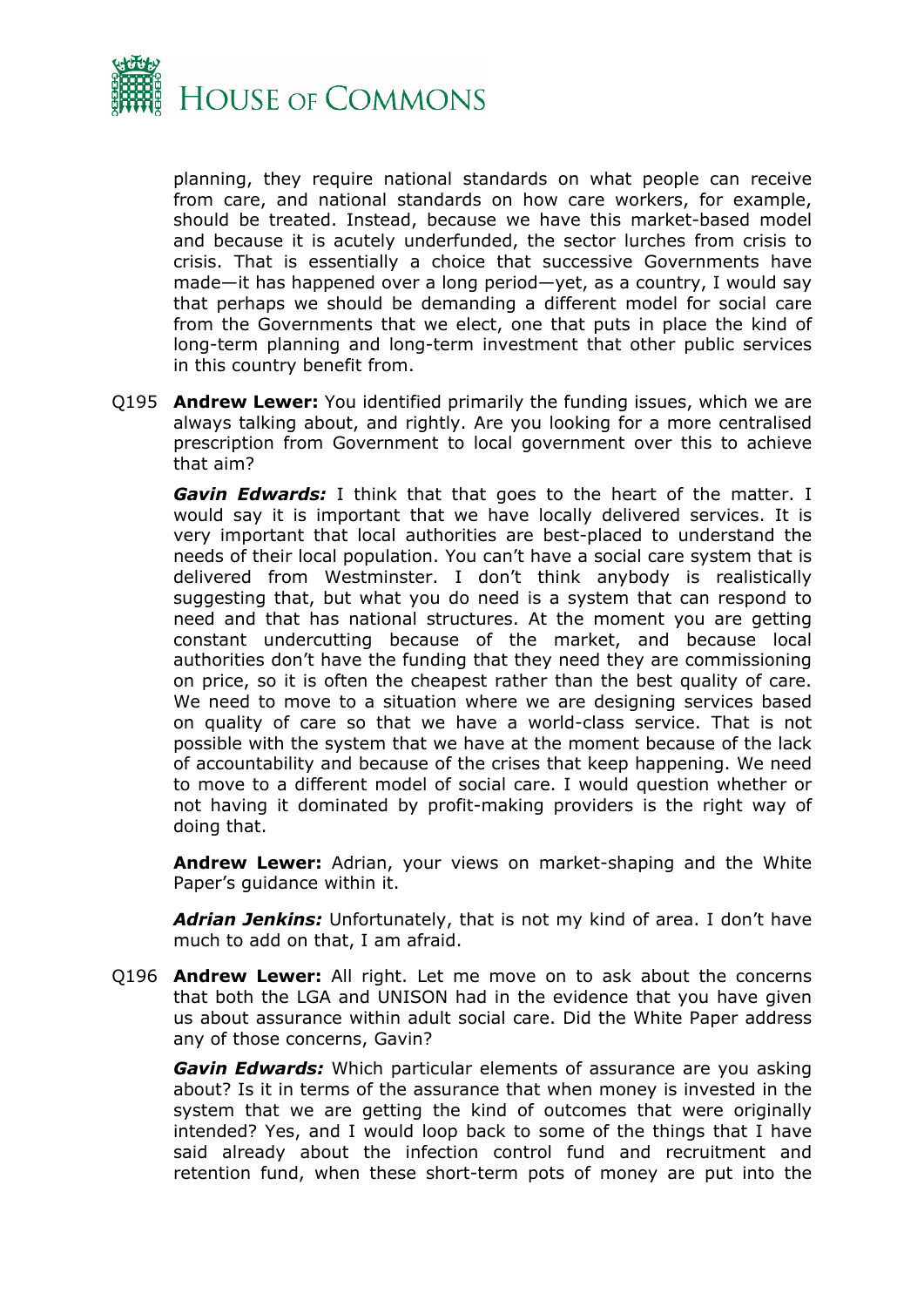

sector. UNISON has written to the Chair of the Public Accounts Committee to ask for an investigation into how that £1.75 billion has been spent on the infection control fund because it isn't as transparent as it should be. I think there is a serious question mark on where some of that money ended up.

Ultimately we need to have a system whereby we do have that kind of confidence. Whether or not that means under the current model, if we are assuming that that is going to continue under the current commissioning model, local authorities need additional funding in order to expand the amount of monitoring that they can do. Because of the pressures that are on local authorities, we know that it is extremely difficult for them to do that.

In the case of the infection control fund, they were having to monitor spending with organisations that they didn't even have contractual relationships with, they just happened to be care homes that were in the geographical area. There is more the Government can do even if they are not going to make any particular radical changes to the model on transparency. I would suggest that, ultimately, we do need to move to a different model if we are going to get a bit more bang for our buck, and taxpayers are asking, "Is my money really reaching the frontline and being spent on social care?"

*Sarah Pickup:* When assurance was first proposed in the White Paper and now the Bill, we acknowledged the desire for greater transparency around adult social care and we said from the outset that we favour an approach that is about a shared agreement, about what good looks like. We have in fact been working with DHSC and CQC on moving towards what a model could look like. However, we were clear also from the outset that we did not support the introduction of regulation over local authorities and still there was a sustainable funding settlement because you are setting councils up to fail.

Councils will tell you that they struggle to deliver against Care Act responsibilities and they regularly survey directors who say just that. Putting in assurance arrangements midway through the implementation of reforms and alongside a lot of other changes as well around integrated care systems and partnerships and so on poses a very big risk about whether the majority of councils have any chance of being seen as doing a good job in relation to their Care Act responsibilities.

We are hopeful that this will be a kind of assurance focused on improvement and helping councils to improve. There is a risk that it drifts towards an inspection-style approach and that any simplification of the complexities of what councils are delivering in relation to adult social care into something that tries to give a headline or whatever poses a huge risk in terms of how well money is spend. The context is everything with this assurance, isn't it? The context has to be the funding; the context is how well the NHS is performing in your area, how good is your partnership. If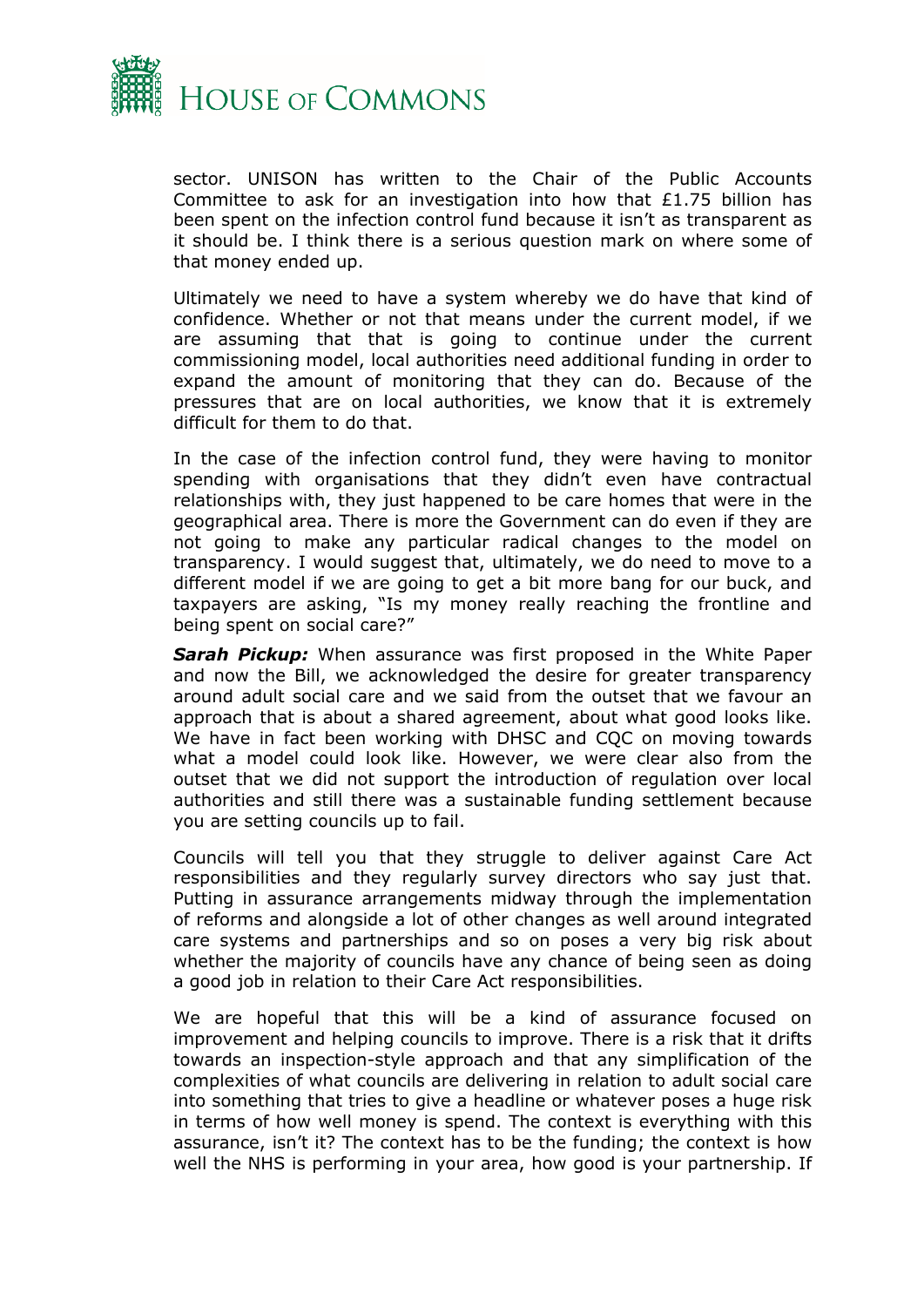

those things aren't taken into account, there is a real risk it is seen as punitive rather than supportive, transparent and open.

**Andrew Lewer:** Anything on that, Adrian?

*Adrian Jenkins:* Nothing else to add, no.

Q197 **Andrew Lewer:** Just briefly then, Sarah, further to the question to Gavin about prescription from the centre versus flexibilities in terms of marketshaping and in terms of the system, does the LGA seek further centralised guidance on this ,or is it predominantly a funding issue in terms of providing the services?

*Sarah Pickup:* I don't think we seek further centralised guidance because the Care Act sets out a pretty good framework. Of course, there is some updating in the White Paper that is helpful and we can always learn. We shouldn't sit in the past, but we know a lot about what good care looks like. It is not only about funding, but of course you cannot get away from the fact that we were sat here four years ago—perhaps people were sat here four years before that—talking about the core funding for adult social care. It is not just about it supporting the NHS, it is about helping people live their lives and it is increasingly transparent.

I think in a sense that Covid brought out the extent to which some people depend on social care, both carers and people who need that support. I do not think central prescription is the answer. I think it is sharing of ideas. The LGA runs a national sector-led improvement programme for social care and the idea is to share best practice and to offer peer reviews. We think peer reviews, peer challenge and peer support are all very important parts of how councils can improve their care provision, but they do need to be resourced to do so.

Q198 **Andrew Lewer:** Yes. I always found peer review useful, except that everybody said everything they did was really brilliant and it was quite hard to decide which was which.

Was there anything in "People at the Heart of Care" that wasn't there that any of you would have liked to have seen? Adrian, anything missing from there that you wanted to see?

*Adrian Jenkins:* Not necessarily, but one point I think is very important is that a lot of the headlines have been about the additional funding that came through for social care—the £5.4 billion, the amount that was funded as part of the Health and Social Care Levy. A very important point for me is that all of that is for new things. It is either for additional new costs that will fall on local government from the reforms, the cap and the fair cost of care, and then the remaining  $£1.7$  billion, which I think-as Sarah said—is for looking at how you might improve rather than for buying the things that local government needs to do its day-to-day job. For me, I think a lot of that funding, in many ways, would be better off used just to support what local government is trying to do every day, rather than just about changing what it is doing.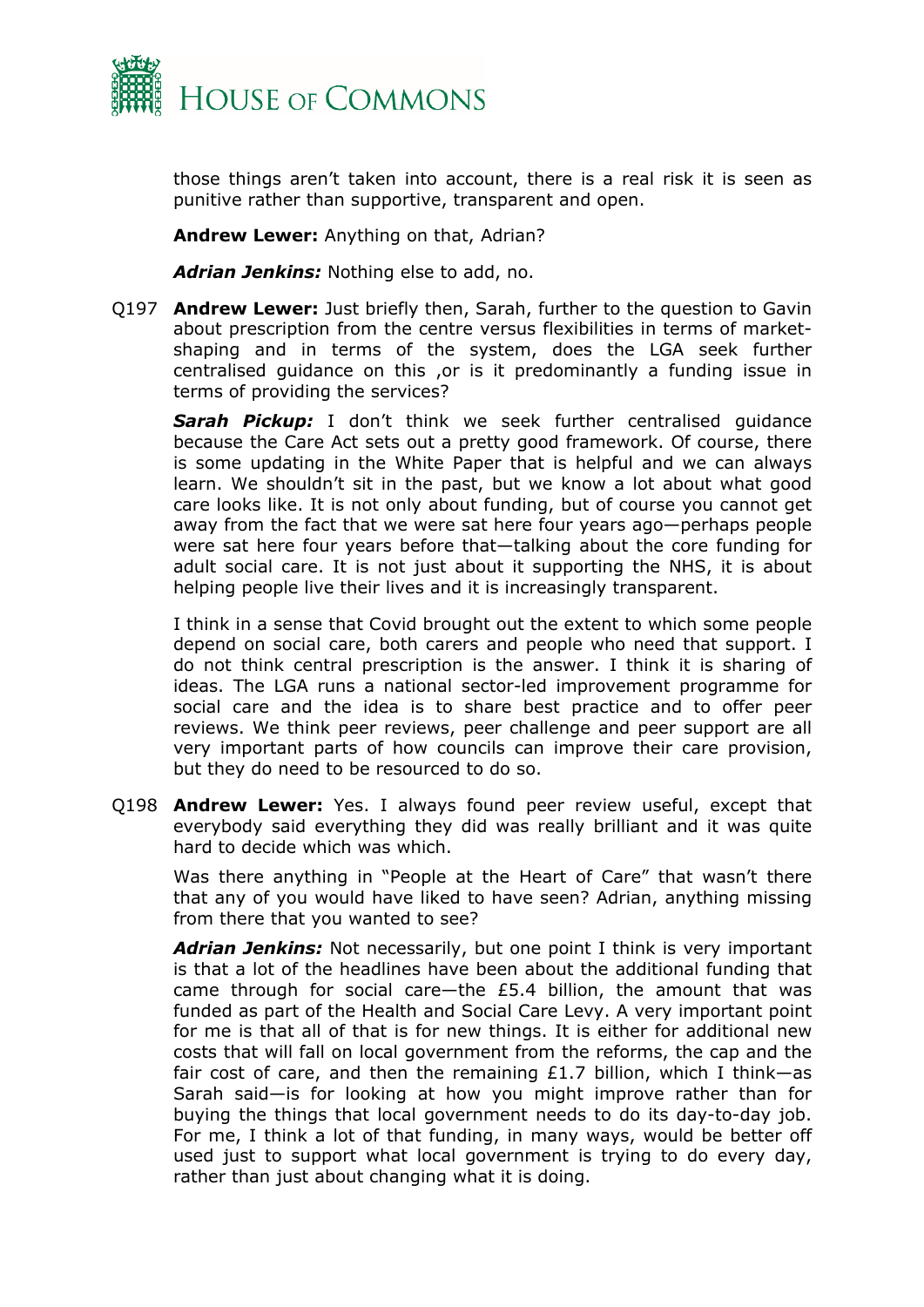

**Andrew Lewer:** Gavin, omissions or further thoughts?

*Gavin Edwards:* Obviously I have talked about some of the more fundamental issues, but one easy win that I was disappointed was not included in the White Paper is not something that would cost a huge amount of money, which is national partnership working in social care. You will know, I am sure, that the Social Partnership Forum in the NHS brings together employers, trade unions and the Government, which is chaired by a care Minister, and allows them to talk about important policy areas in the NHS at a very early stage as a sounding board and discussion. That was a huge benefit to the NHS during the outbreak of coronavirus. They were able to talk through some of the practical issues at a very early stage and then roll out solutions.

We should be doing the same thing in social care. There should be a place where the LGA councils, as commissioners, the providers of social care and the social care trade unions should, on a formal basis, I believe sponsored by Government, be able to come together and do precisely what is done in the NHS and talk through some of those issues. Obviously, not everybody is going to agree, but I think there is a lot of overlap in the interests of people who would be able to talk about very important issues.

A recent example would be mandatory vaccination. If only the Government had brought that policy to a similar body as the one I have just set out and gone through those issues at an early stage, perhaps a lot of time, money and effort on a policy that ultimately failed would have been avoided. I think something that could have been in the White Paper that would not cost a huge amount of money, but could make a significant amount of difference, would be national partnership working.

**Andrew Lewer:** Yes. You were not the only person to express reservations about that one. Sarah, final thoughts?

*Sarah Pickup:* To be fair to DHSC, there was some national partnership working on that very issue. Clearly the unions weren't involved, but I have to say that the generality of advice was not followed through. On the White Paper, I think the Government are yet to put in place their formal governance arrangements for delivery, and such an oversight body would be useful.

The thing that I think was missing was the need for a workforce strategy. The White Paper talks about the £500 million and the things that will be done with it, which was re-announced on the day the levy came into being, but there isn't set out a proposal to do a workforce strategy for social care or to bring it alongside the proposals for the NHS workforce strategy. Given that that workforce is at the heart of delivery and that we have a very big capacity problem at the moment in the sector, I think it is something that would have been welcome.

**Andrew Lewer:** Funny you should say that. Chairman.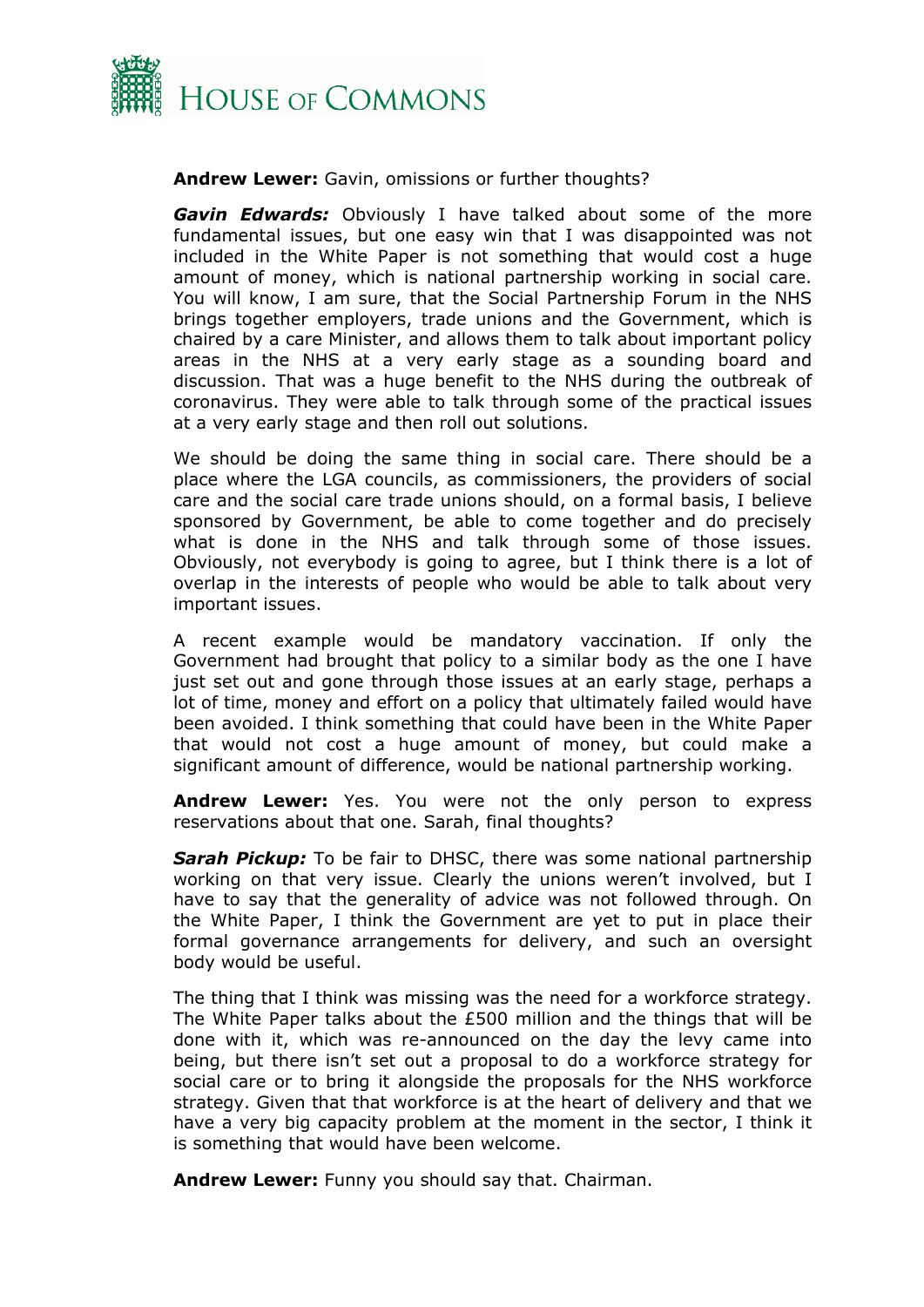

**Chair:** Absolutely, yes. Moving on to the workforce and, indeed, to unpaid carers as well, Ian Byrne.

Q199 **Ian Byrne:** Before I get into that, I have a quick question, just for the record. I will direct this to all today: is the current vastly privatised market-based adult care model that we are talking about broken? Adrian.

*Adrian Jenkins:* That is not something that I particularly look at, so the question is probably better answered by Gavin and Sarah.

*Gavin Edwards:* You might be able to predict what my answer is going to be, which is absolutely, yes. Let's take what happened during the pandemic with care workers being asked to work without proper PPE, being left without sick pay when they had coronavirus, which we know contributed to outbreaks of coronavirus in care homes, which killed large numbers of people. If that is not a broken system, I don't know what is.

*Sarah Pickup:* I would say that it is broken to the extent that it doesn't work as we would want it to work. It is not that there aren't good components within it. I think there are different ways you can properly deliver care. There is some good provision out there, but I think it is the way in which it is set up. As demonstrated by some of the proposals that have come forward from Government, it illustrates that it is definitely not a perfect market, is it? Just to use market forces to deal with social care has not worked. It does require intervention as well.

Q200 **Ian Byrne:** I will direct this one to Gavin first. I just want to touch on the ADASS report, which came out in November 2021, which said: "Red lights are flashing right across our dashboard. Despite magnificent efforts by the committed, courageous and compassionate people working in social care who are delivering extraordinary amounts of care and support, services are failing to meet everyone's needs and older and disabled people are suffering. The survey findings come ahead of the expected publication of the Government's white paper… ADASS is calling as a priority for action to raise the pay and status of care work and put it on a professional footing in the long term".

The Government have allocated £500 million over three years of policy reforms aimed at the social care workforce. Care staff have also been added to the shortage occupation list. To what extent will these reforms do what ADASS has asked for? Gavin.

*Gavin Edwards:* I don't believe they will address the fundamental problems because the fundamental problem with the care workforce is that people who were doing an incredibly difficult job, which requires huge amounts of hard work and commitment, are not paid enough for doing that job. That is the direct result of government policy. Until that government policy changes and more money is put into the system so that people can be paid what they deserve to be paid, then these problems will continue.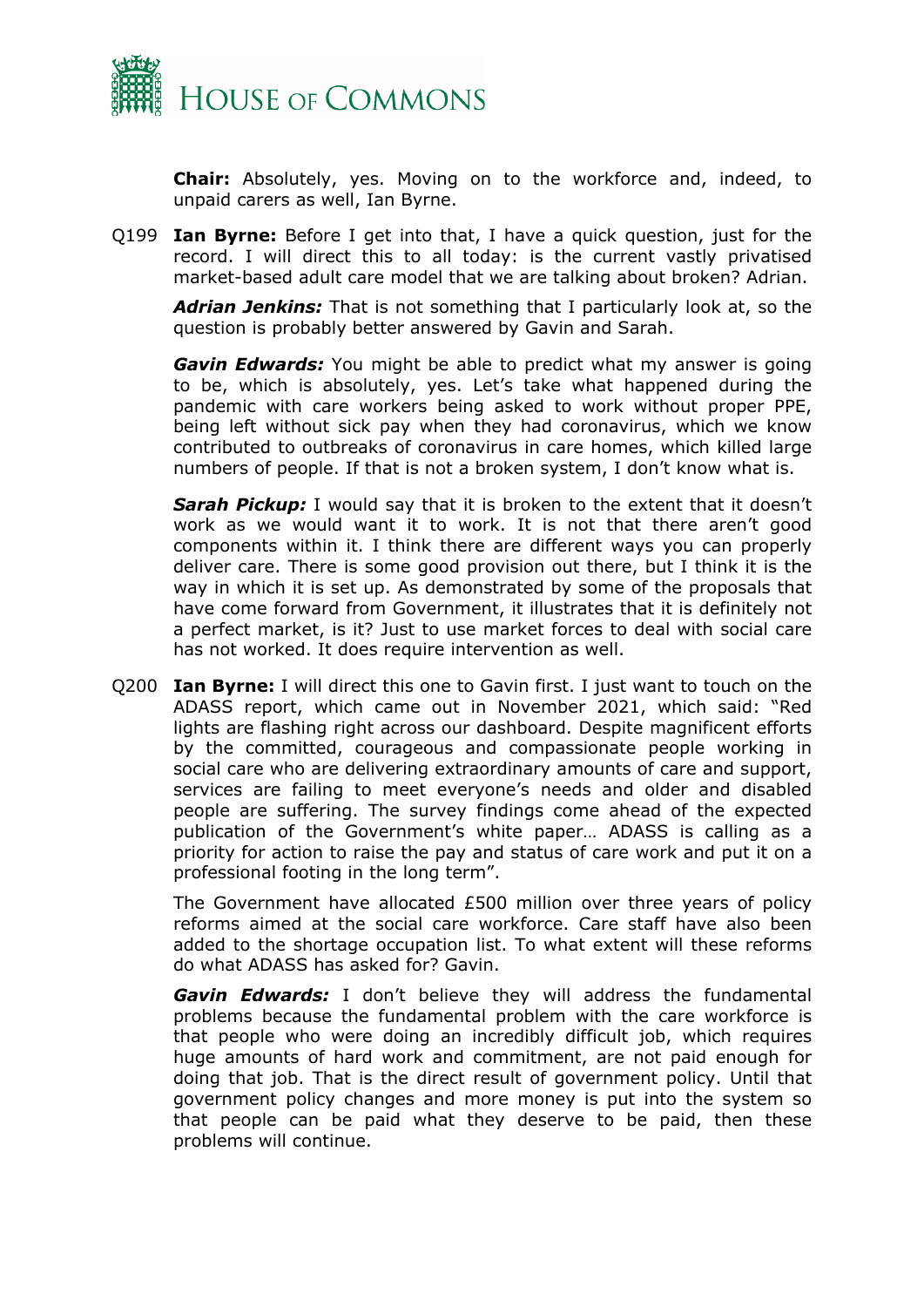

The ADASS report that you refer to came at a very similar time to the UNISON survey on staffing shortages on a very similar issue. We were told by our members that 67% of them were actively looking to leave the sector. You cannot run a public service on that basis when you have twothirds of people trying to get out. There was *The Times* story over the weekend, where we had four in 10 care homes refusing to take people, so then it is having a knock-on effect on the NHS as well. Social care is important in its own right, but it also having a devastating effect on the NHS. Look, there needs to be a step change in the ambition of Government. Whatever the political stripe of that Government, there needs to be much more ambition because the Prime Minister did stand on the steps of Downing Street and say he would fix social care. This White Paper will not fix social care. We need more ambition.

*Sarah Pickup:* The £500 million investment is welcome and we do need to invest in the training and development. We need proper career structures and staff do need support. We probably need to take it a step further. That is the beginning of a sort of structure to careers in the social care sector and it needs to be seen alongside the NHS, not because people should aspire to move from social care into the NHS, but because people might move backwards and forwards in the future.

That £500 million is just the start. It has to be only a down-payment and it doesn't tackle a lot of the other issues. It does not tackle the perception of care workers, whether they are valued by society and by Government. We have fairly recently published a position statement where LGA, ADASS, CSA, Skills for Care, SCIE and TLAP came together to call on the Government to deliver a long-term care workforce strategy. I am sure we can send you the position statement if you do not have access to it, but it highlights tackling the issue of care worker pay as well as the investment in their careers.

There is a need to think about things like regulation as well. We do not have a firm line on regulation, but we do need to think about how you are going to recruit, retain and reward the workforce that we need for social care, which will of course help people live better lives and improve quality, but it will also be of benefit to the NHS. The NHS itself will say that the NHS cannot succeed without a working social care system.

Q201 **Ian Byrne:** I agree with everything that you have just said, but can that be achieved in the current system and model that we are talking about? You are talking about higher rates of pay, you are talking about retention of staff, but you are fighting against a model that you have just said is broken.

*Sarah Pickup:* I think it is not impossible to achieve it, but of course you have to fund it and you have to create the mechanisms to do it. The Government are at liberty to make laws and regulations that require people to do things. They are at liberty to set a national living wage and when the national living wage goes up it is good news for a care worker, but it is not good news for the competition between the care sector, the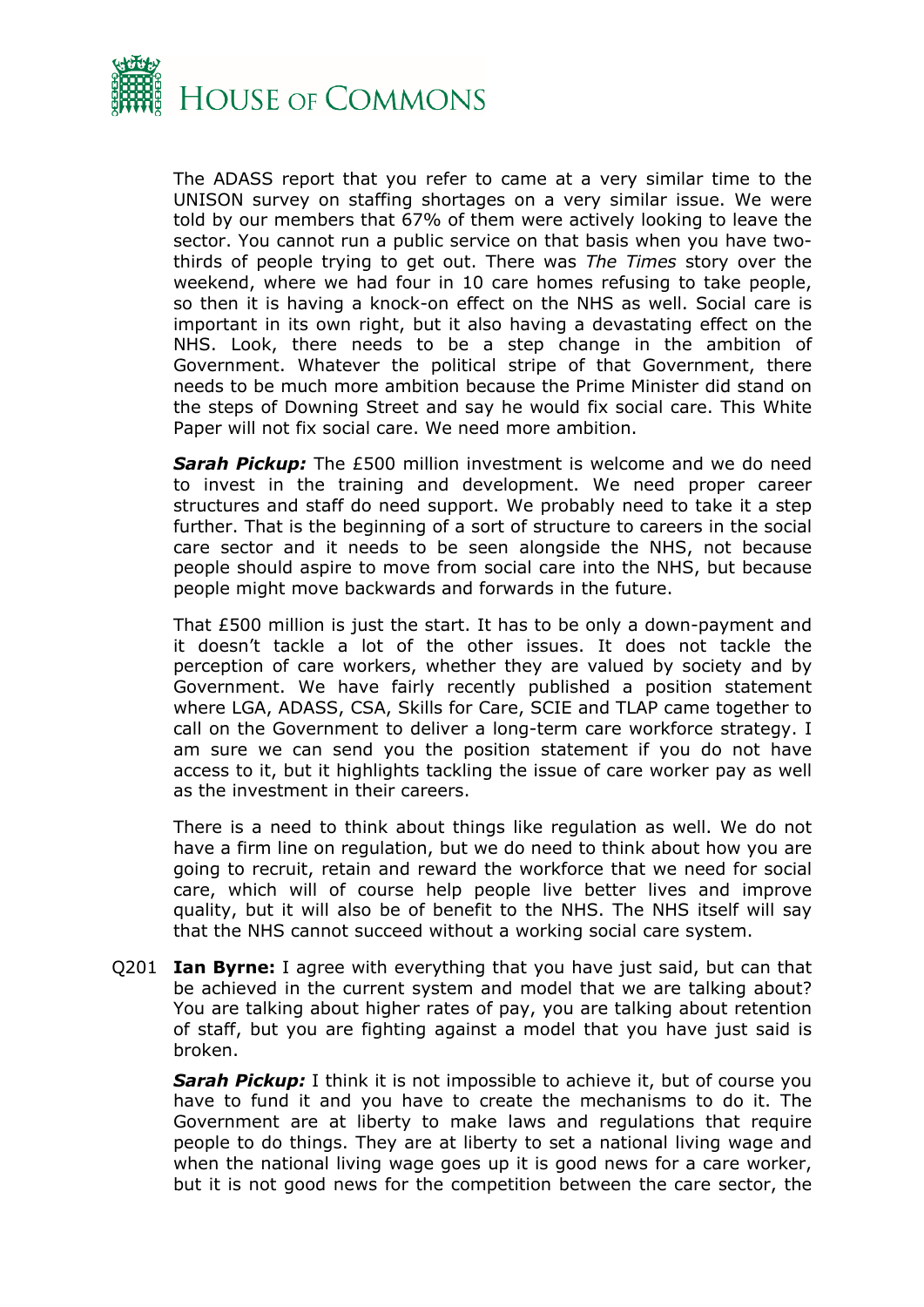

supermarket and the hospitality industry. I do not think it is impossible, in fact it may be more feasible than completely throwing the current system out of the way and trying to start again, which would be very challenging.

*Gavin Edwards:* I agree that trying to rip up a system and start again contains its own dangers and there would need to be steps along the road for any proposals for reform. The point is that those proposals for reform have to have ambition and they have to be looking to create a world class social care system in this country and we cannot do that on the basis of bargain-basement commissioning, trying to constantly push down care workers terms and conditions. All of the incentives in the current system are to do that from a local authority perspective, and from a provider perspective.

We are seeing the fruits of that in the system we have and that is why we have so much unmet care need and why hospitals cannot discharge people into care homes. It is totally dysfunctional and should be addressed as a matter of urgency. We can start along the road of doing those things now but there is nothing in the White Paper that will allow us to do that.

Q202 **Ian Byrne:** Does the White Paper grasp the significance of how highly skilled and important these jobs are? We need a cultural change in how this sector is addressed because it is, as we have seen during Covid, now one of the most important facets of our society.

*Gavin Edwards:* I totally agree. If we had some form of national partnership working, you could go through a job evaluation process and you could evaluate precisely the skills that people need to work as a care worker, the amount of hard work they have to go through, the emotional intelligence required to be a really good care worker, and the level of commitment. You could put that into a process. In the same way we are coming up with a theoretical fair cost of care, we could come up with a national standard for the treatment of care workers. There is nothing stopping the current Government from doing that now. Initially, it could be done on a voluntary basis. Local authorities could ask people to opt in to a kind of gold standard for the treatment of care workers and over time we could move to a situation where Government encouraged and pushed providers to opt in to that kind of thing. These are all options on the table. Again, none of them are contained in the White Paper.

**Ian Byrne:** Is there anything there, Adrian?

*Adrian Jenkins:* Part of the problem is that we do not really see any proper attempt to work out what the cost is of what the Government want social care to do nor any attempt to work out what the workforce needs in terms of funding even just to stand still. It tends to be that this is the amount of money that ends up being available for the sector, some from adult social care precepts, some from grants. There is no understanding of what is that sufficient to do, what is it intended to do. It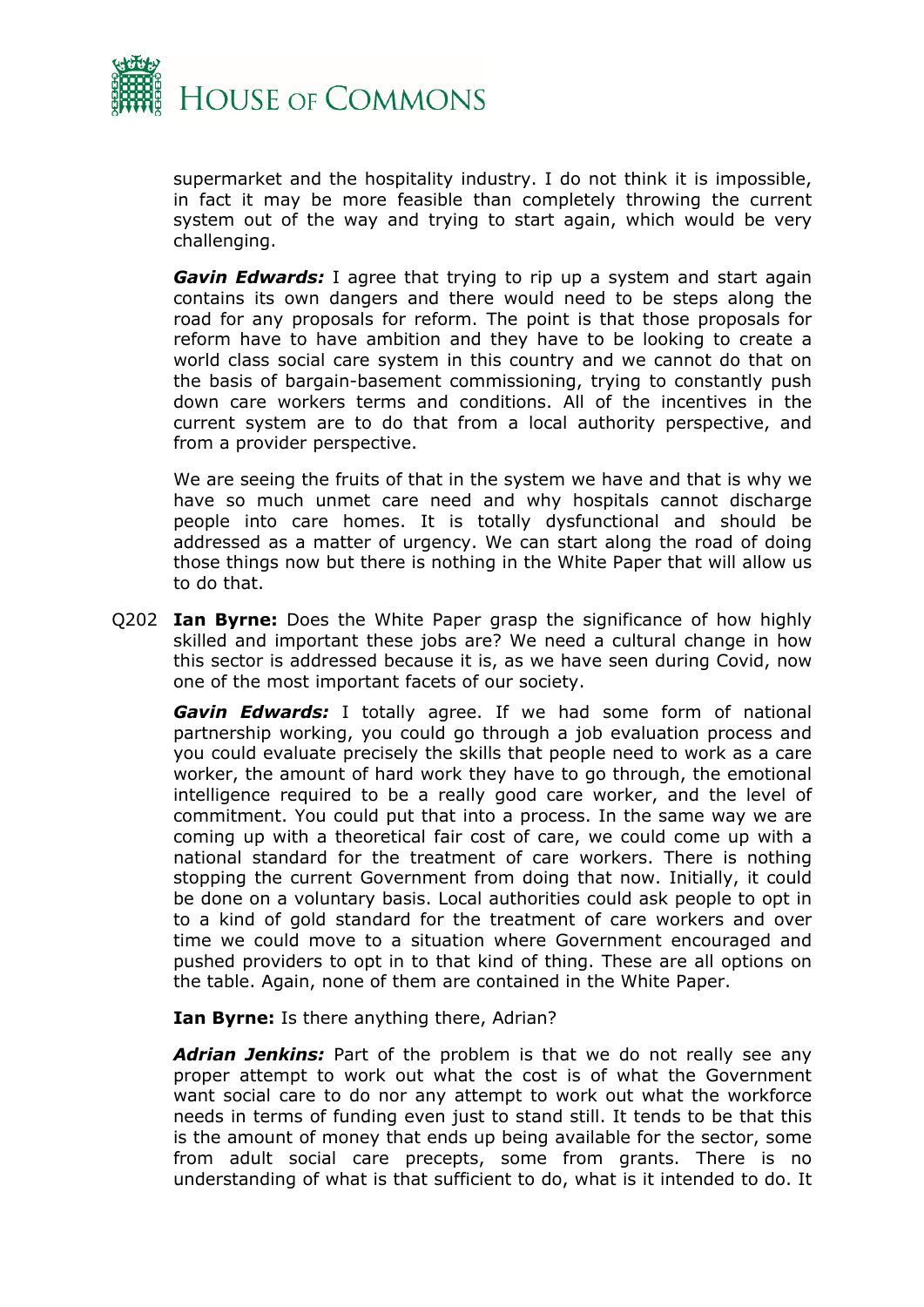

is about taking a step back and looking at what the sector needs in respect of workforce reform and what that costs, or just the cost of managing the current workforce. It does not seem very scientific to say that there is an amount of money made available and the local authority has to decide what to do with it. I would like to see something that takes it back to first principles.

Q203 **Ian Byrne:** Thanks for that. Sarah, we heard from the Alzheimer's Society and Carers UK that many carers are not having carers assessments or have not even heard of them. How can local authorities ensure that everyone who is eligible for a carers assessment obtains one?

*Sarah Pickup:* In local authorities, at the moment, there are waiting lists for carers assessments; there are waiting lists for all sorts of assessments because there are insufficient staff. It is one of the impacts of there being insufficient funds to fully implement the provisions of the Care Act.

I also have to say that it is not always easy to get information to people who do not have it. I was a director of adult social services and we worked very hard with our local carers' organisation, but we still had people who said, "Well I didn't know", and we tried everything—we tried leaflets in GPs surgeries, a website and libraries. However hard you try there is still a gap but that does not mean that you should not try harder.

The information and advice component of the White Paper is important if it is directed properly. People still do not always recognise that they are a carer. GPs have a responsibility to identify carers and to notify them. There is a whole series of things that can go wrong: people not knowing that they are a carer and that they might be entitled to something; people worrying about accessing it; and then councils having the resources to do the assessment, and once they have done the assessment to offer something by way of support.

It is really important to support carers and we no doubt should devote more resources to it, but when faced with the presenting need of someone who needs services themselves and the carer that is offering support, inevitably some prioritisation sometimes happens.

Q204 **Ian Byrne:** This is my last question on carer support. The Joseph Rowntree Foundation in its 2021 Poverty Report estimated in the UK more than 250,000 carers were living in relative poverty—that is before the cost of living crisis. The carers survey in 2019 as well found that carers who do more than 50 hours a week reported poorer health, with 25% reporting bad or very bad physical health and 29% reporting bad or very bad mental health. These are staggering statistics and the work that they do is important

I will go to you first, Gavin. What is your response to measures to support carers within the People at the Heart of Care White Paper?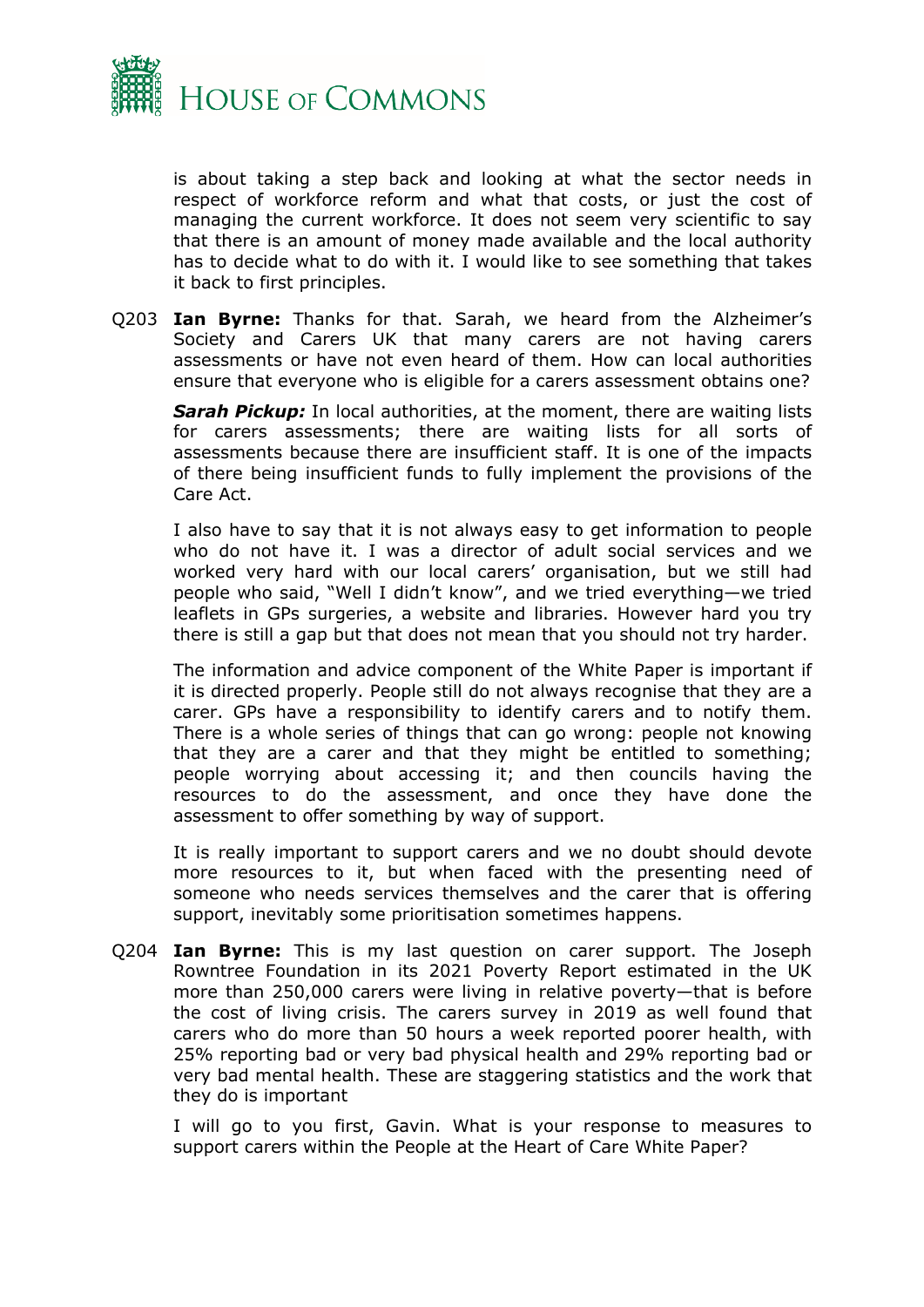

*Gavin Edwards:* I may defer to the other witnesses. Obviously, UNISON would want to see carers treated fairly. It should be clear that I am here today to represent the paid care workforce. A lot of our members may incidentally be unpaid carers as well.

**Ian Byrne:** Absolutely.

*Gavin Edwards:* Obviously we want people to be treated fairly and equitably, but perhaps Sarah or Adrian may be better placed to answer that question.

*Sarah Pickup:* There are a lot of good models for supporting care out there, such as direct payments for carers and different forms of respite, which is what the White Paper talks about, but it is the ability to offer and deliver them. We welcome money to pilot new approaches, but, in a sense, we probably already know some approaches but we do need to be able to resource them. I am reluctant to come back to resourcing all the time, although the Committee's task is to look at the funding of adult social care, so I suppose it is fair enough.

**Ian Byrne:** Fair enough, yes.

*Sarah Pickup:* We do need to look after carers. We need to help them stay in the workforce, so people need to be enabled to stay at work—not feel pressured to give up work—and to get the support that enables them to do that. Usually, people care because they want to, and they are willing to go above and beyond and do amazing things, and sometimes a very little bit of support can help.

Q205 **Ian Byrne:** Is there enough of that within the White Paper?

*Sarah Pickup:* The White Paper says there is £25 million to identify and test a range of new interventions. The £25 million will allow that to happen but I am not sure it is going to go very far in providing those interventions to the carers who need them.

**Ian Byrne:** When you are talking about the number of carers we have?

*Sarah Pickup:* Yes, and the value of the support that they offer in the economy

**Ian Byrne:** And what they bring—the money that is saved for the economy and the NHS. Would you like to touch on that question, Adrian?

*Adrian Jenkins:* No, that's all right.

Q206 **Florence Eshalomi:** I know we are talking about adult social care and looking at that element. The carers allowance starts from 16 and over. One of the things I have done was being a carer for my late mum who suffered from sickle cell anaemia. During the pandemic, we saw so many more younger people taking on carer responsibilities. Do you feel there is an oversight in recognising the value and work of young, unpaid carers?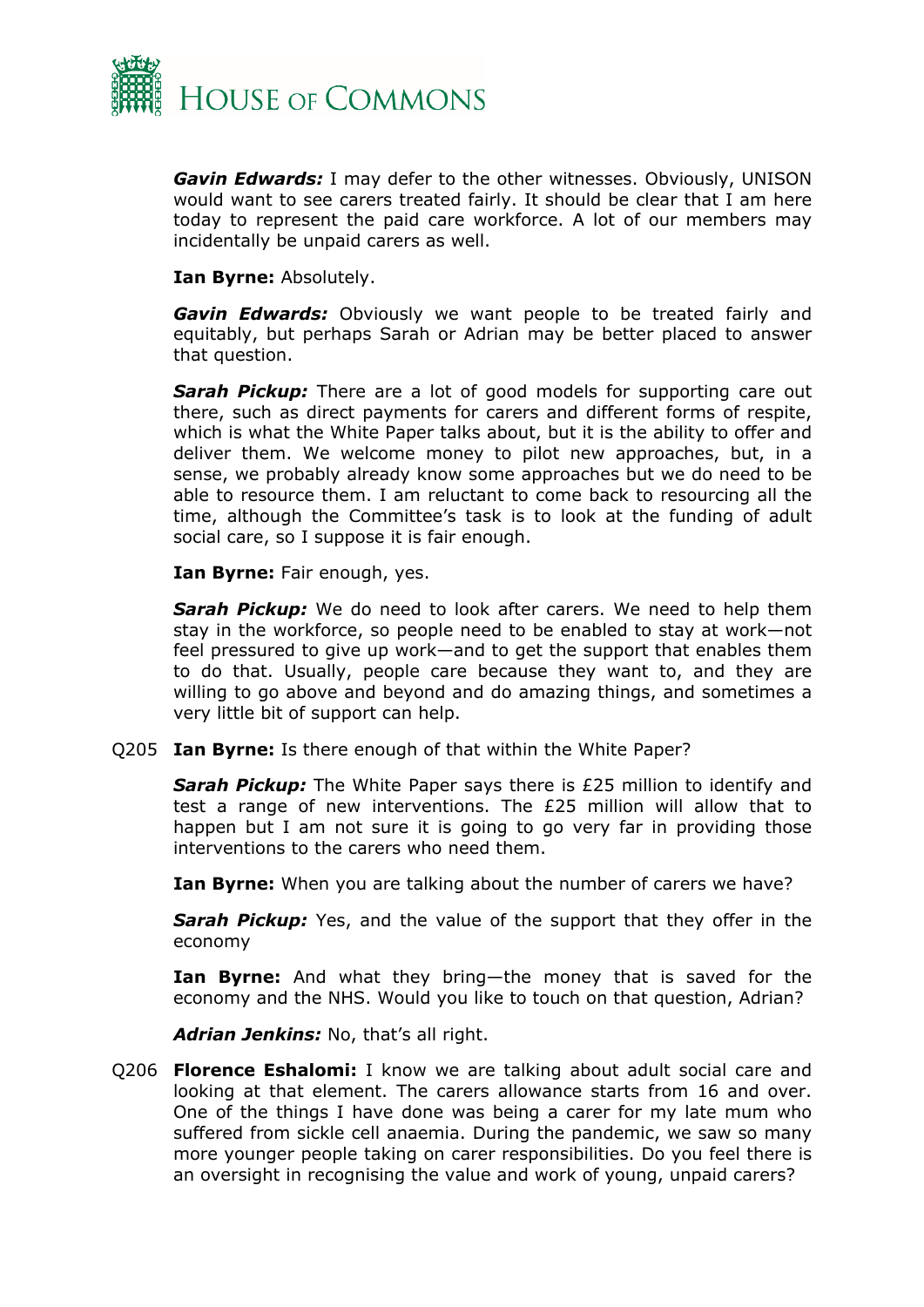

*Sarah Pickup:* I think it is a recognised challenge in children's services and in adult care when you know there is a child responsible for care. There are ways of supporting young carers. They should not be having to do that. A parent should not be dependent on a child for their care. They will want to do certain things and there are good models of support, but whether they are available to all the young carers and whether all the young carers are identified I am not in a position to say.

Q207 **Chair:** Some information we had at the last inquiry was that of paid care staff, 50% were on zero-hour contracts and 50% left within a year. Is that still the sort of figure around?

*Gavin Edwards:* The latest figures from Skills for Care, which, to be fair, probably does the most comprehensive overview of the care workforce, show that 25% of the overall care workforce are on zero-hours contracts, but that goes up to about 42% when you are talking about domiciliary care. So, zero-hours contracts are more prevalent in domiciliary care than in the rest of the care workforce, although it is a feature across the whole of the workforce.

Q208 **Chair:** Do any of you know how many local authorities insist that when they contract with care providers those care providers pay the real living wage?

*Sarah Pickup:* I do not have that data. People can be on tricky ground when they put requirements in contracts, but I do know that some councils have tried very hard to go beyond that and to say, "We will pay you this uplift provided it flows through to the care workers". There are some councils really trying to do the right thing.

Q209 **Chair:** Why can't councils put that in contracts?

*Gavin Edwards:* There is the UNISON ethical care charter, which we have asked councils to sign up to, and 46 councils have signed up to that charter covering domiciliary care. That charter that is being signed up to includes things like making sure that people are paid for travel time, that they do not have 15-minute care visits, and that people are paid at least the real living wage and of course the London living wage in London. At least 46 councils have taken that step. Of course, that comes with a cost and with difficulties, but we think that it has made quite a big difference in those 46 councils. However, that does not equate to a nationwide strategy that a Government could put in place for paying people a real living wage.

Q210 **Chair:** Why do councils have problems putting things like that in contracts?

*Gavin Edwards:* One of the things you hear from council procurement officers, which I think is what Sarah was referring to, is that there are legal impediments to doing that via the procurement process. The truth of that is probably a matter that is open to legal and other debate, but there are councils that, as a matter of fact, commission on the basis that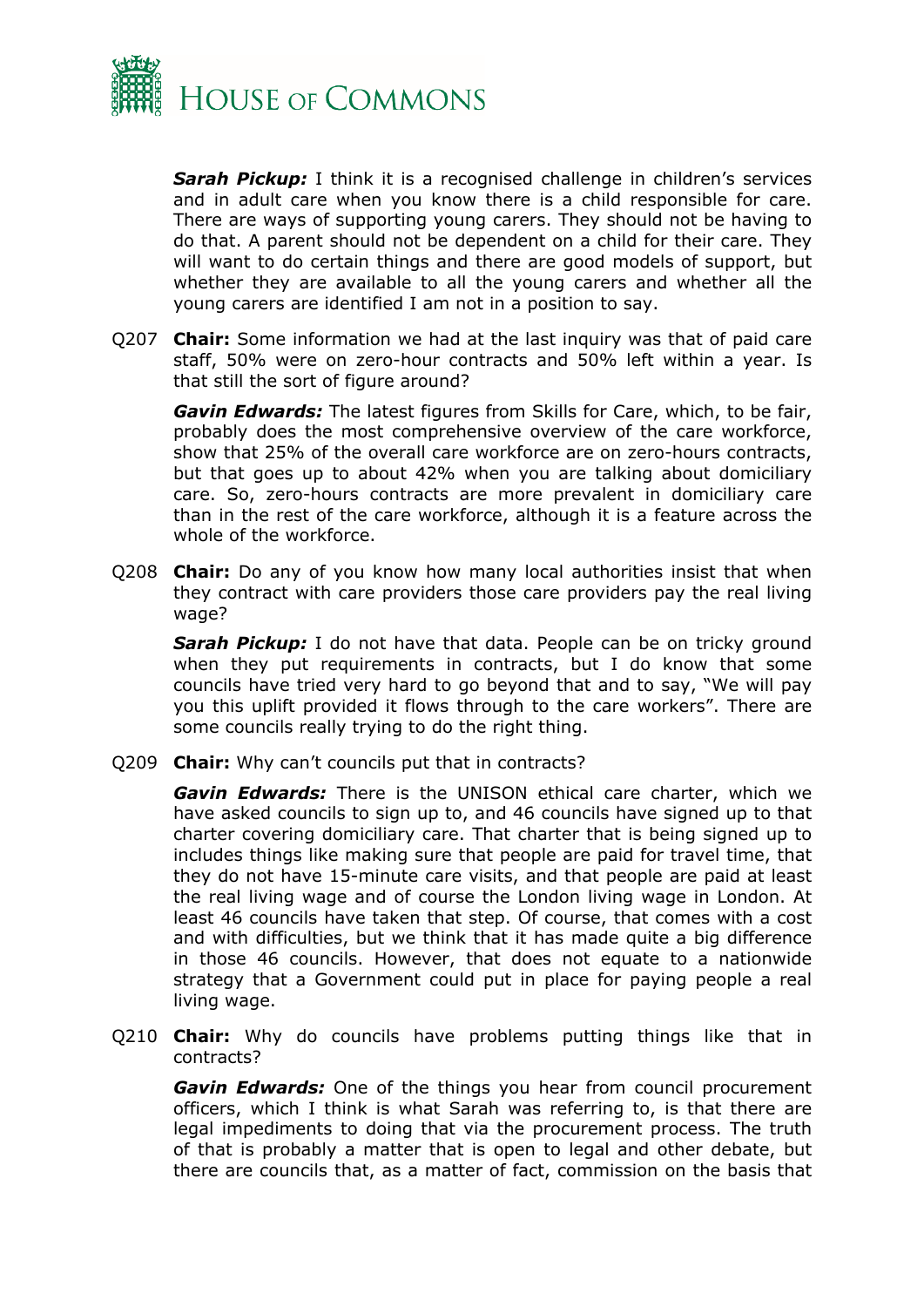

all the care workers providing services in a particular area of their council will get paid the real living wage. The fact that that happens is significant.

Q211 **Chair:** One final point. Last time we looked at social care provision, we had a Committee visit and looked at the situation in Germany. The German model allows for family members to be paid to deliver care at a slightly lower rate than would be paid through a formal procurement system, but it partly gets round this unpaid carer problem in a different way. That may be cheaper for councils; it may cut across the idea of a paid workforce. Where do we all stand on that?

*Sarah Pickup:* I think in exceptional circumstances some people are enabled to use direct payments to pay a relative, but, from a government perspective, if you pay a relative to care, where is the line between what you pay for and what is informal care because you are the partner, son, daughter of someone. I suppose it goes to whether unpaid care should become paid care. It is a very tricky situation. There is a possibility of doing it through direct payments in certain circumstances where the alternative is that you would have a paid carer. There are different ways of doing it, such as my daughter will do the care if I can use my direct payment to pay the cleaner. There are different combinations of things you can do.

I am not an expert on the German model, but it is not very generous in the money it offers by way of direct payments to people to support their care needs.

*Gavin Edwards:* Our preference would be that you have a system whereby you get high quality care provided by a paid workforce, but obviously there are gaps in the system that at the moment are filled in by unpaid carers. I agree with Sarah that the issue of definition would be a tricky one to introduce. Given that we have a huge 1.6 million care workforce in this country being poorly treated that should be the focus and we should deal with those issues. There may be other more innovative approaches that could be used, but we have such massive problems with the existing workforce and perhaps we should focus on addressing those first.

**Chair:** The issue of Health and Care integration has been one that is regularly talked about and discussed. Darren Henry, over to you.

Q212 **Darren Henry:** I will ask this question of all of the witnesses, starting with Sarah.

The Government issued their Health and Social Care White Paper on integration in February. What is your assessment of it? In particular, can you mention anything that you think might be missing?

*Sarah Pickup:* We see the integration White Paper as a follow-up to the current Health and Care Bill going through Parliament, which sets up integrated care systems and talks about integrated care partnerships at system level jointly set up by councils and integrated care boards—the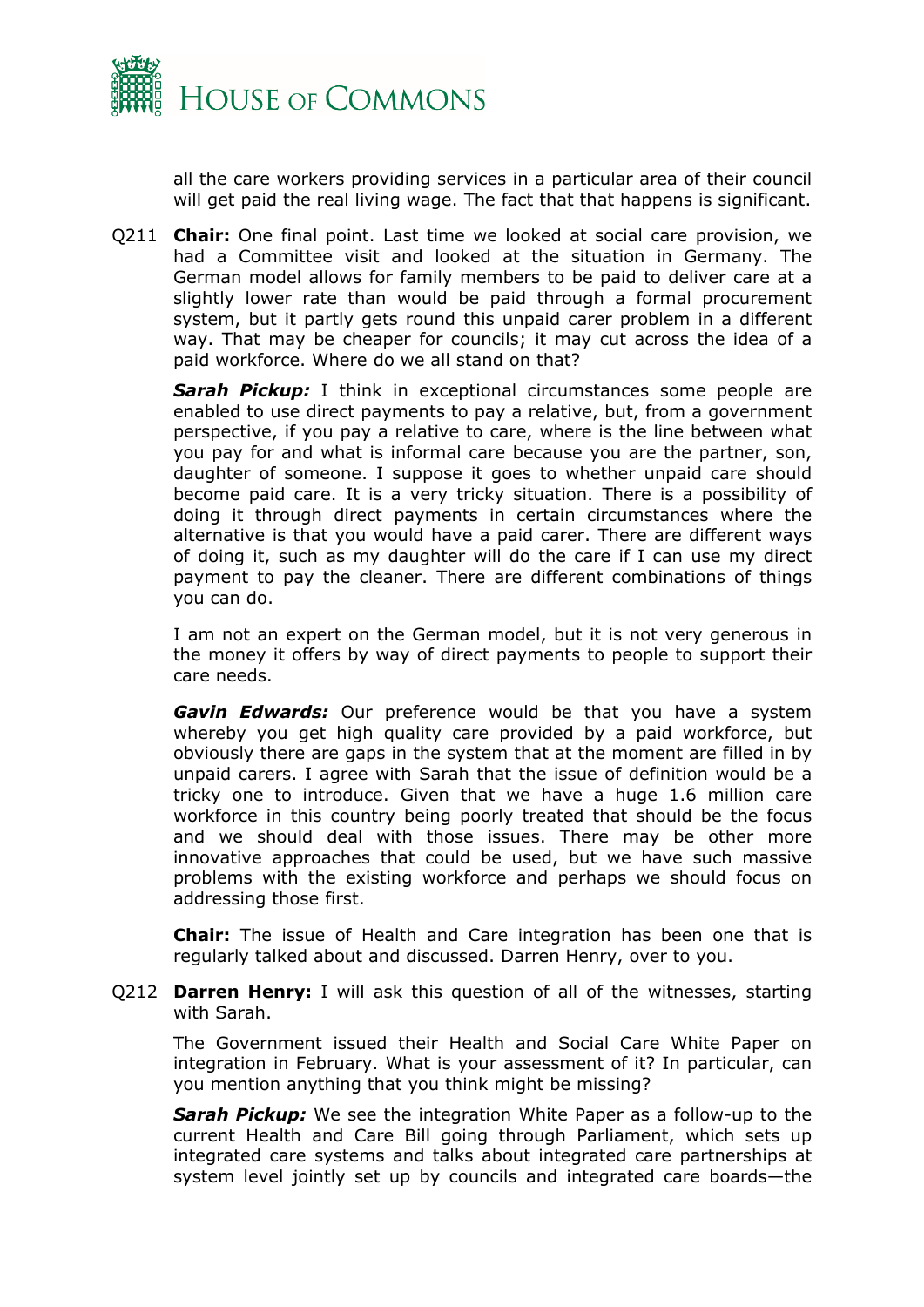

NHS in the system—to more effectively integrate care at a system level. There is a presumption of subsidiarity in those arrangements; there is a primacy of place. That was in the White Paper. It is in the guidance, but it is not in the Bill, because the Bill is aimed at setting up the systems and all the formal legislative things you need to do it.

The LGA has worked closely with the NHS and DHSC on these proposals and our worry always was about follow-through of the place-based approach—the fact that most of the commissioning and delivery of care and health services that need to be integrated should be done at local authority level where health and wellbeing boards already pool budgets and so on.

At its best, because it is still a White Paper, the way it follows through, it should support the intentions that the Bill has to have a primacy of place, to integrate at place level and to make sure that integrated care boards in the NHS do push their budgets down to place level and work in partnership with councils to deliver integrated care for people.

We also welcome the resetting out of the focus on prevention and on population health. It is a follow-through from the Bill and, if it is seen through in the right way, perhaps it can ensure that the intentions are delivered.

There are of course risks with it. The proposal for a single accountable person at place level could be contentious. Personally, I think that, done in the right way, it can be compatible with both the accountabilities of an integrated care board in the NHS and with councils' own responsibilities. It will all be in the delivery. We should be encouraging the pooling of budgets particularly around reablement, intermediate care, prevention and the things that prevent people needing health and social care services in the future. We need joint activities from councils and health services to do that.

I think the jury is out. One final thing to say, and it references health and wellbeing boards, is that place-based arrangements build on what is there. Perhaps there are some other arrangements in large areas where you have something below the health and wellbeing boards, but you do not set up parallel structures to the things that are already there; you adapt them and change them if they are not quite right. I hope that helps.

*Gavin Edwards:* I will try to avoid repeating things that I have said already. My reflection on integration is that there will be a limited amount of success that will come from this in any integration when one half of the partnership, for example social care, continues to operate in crisis mode. There will be limits on the benefits that come from integration, which is something that UNISON in principle is in favour of.

From the point of view of the workforce, if it is easier for staff to move between social care and the NHS, that would be a good thing. It would be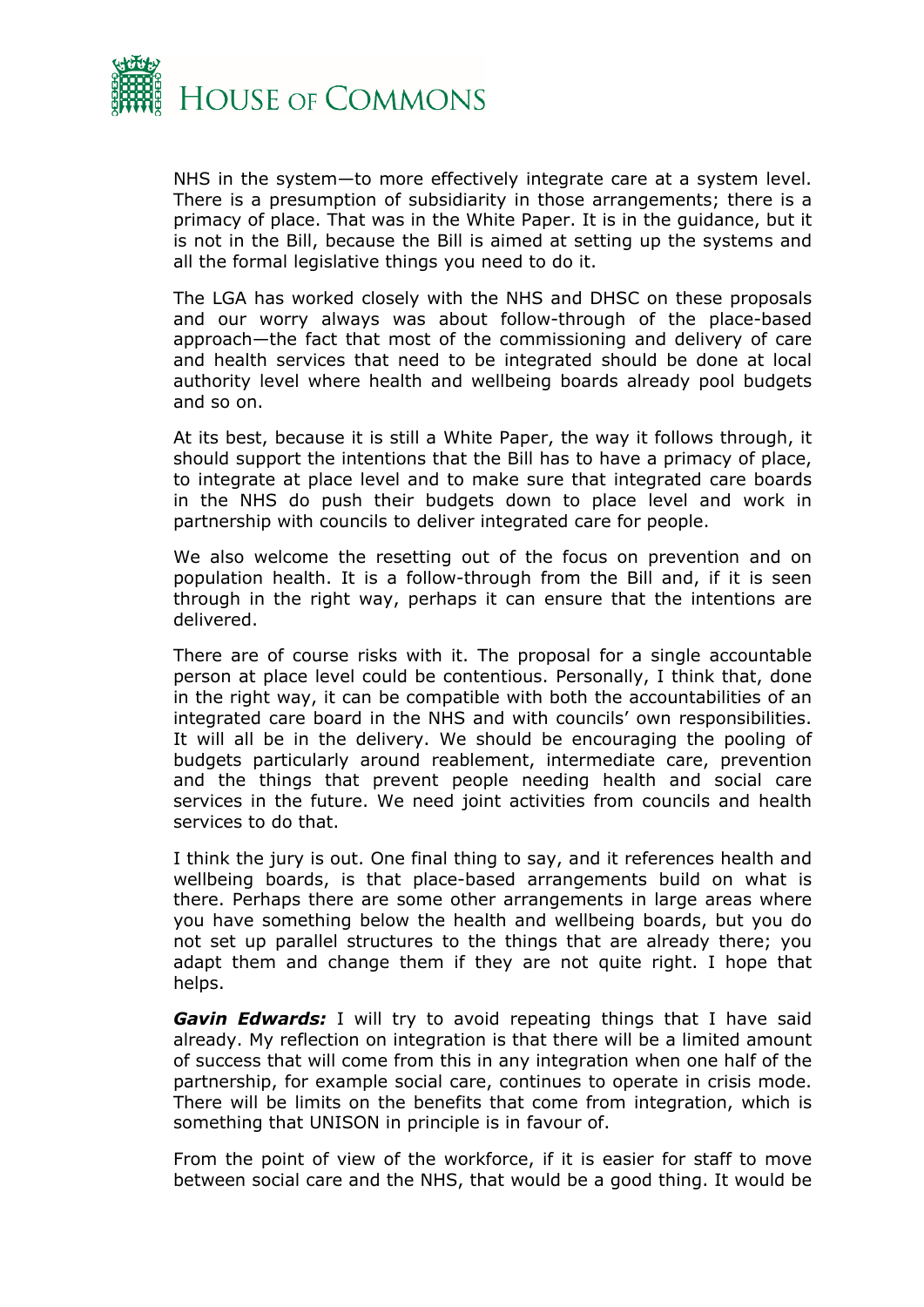

something that our members would welcome. But the fact of the matter is people are not going to move from the NHS into social care when pay in the social care is so much lower than in the NHS. There needs to be some sort of equity.

Sarah has quite rightly mentioned a couple of times the lack of a people plan for social care. We have an unfunded people-plan in the NHS. If we are really talking about integration, would it not be sensible to have an integrated people plan for both health and social care that works for both sectors and is properly funded? For me that would be a really committed successful approach to integration rather than some of the reforms on the table at the moment, some of which are welcome, but, at the end of the day, are more around tinkering rather than producing the fundamental integration I have just referred to.

**Darren Henry:** Adrian, do you have anything to add?

*Adrian Jenkins:* Nothing to add.

Q213 **Darren Henry:** No? Nothing missing?

*Adrian Jenkins:* Not from me.

**Florence Eshalomi:** We are sleeping, aren't we?

Q214 **Chair:** We have covered quite a wide range of issues, quite rightly too. A lot of complex issues and changes are proposed and there are big concerns over funding. Is there anything else we ought to be giving some attention to or thinking about that you want to share with the Committee before we conclude today and move on to further consideration in due course?

*Sarah Pickup:* It is for the Committee to note the series of things that are being required of councils in the adult social care space all at the same time. We are coming out of Covid and there is a set of things to deal with there: a backlog of assessments and a shortfall of capacity in the care sector. We have the charging reforms that, as we have heard, are going to place quite a lot of pressure on councils to deliver. The date for implementation of liberty protection safeguards is yet to be finalised and that is going to be placed on councils as well. There is also all the work around the integration—integrated care partnerships, place-based working—which requires council input and requires activity to do the pooling of the budgets, to liaise with new partners in the systems. All of these things are coming at councils at once. Let me not forget the adult social care assurance that councils are going to have to prepare for and interact with in terms of more data collection. The coincidence of these things places a pressure on councils. That is just for noting; that is all. Thank you.

**Chair:** I do not think we can forget that; it has been made really clear during the course of our deliberations today. Anything else?